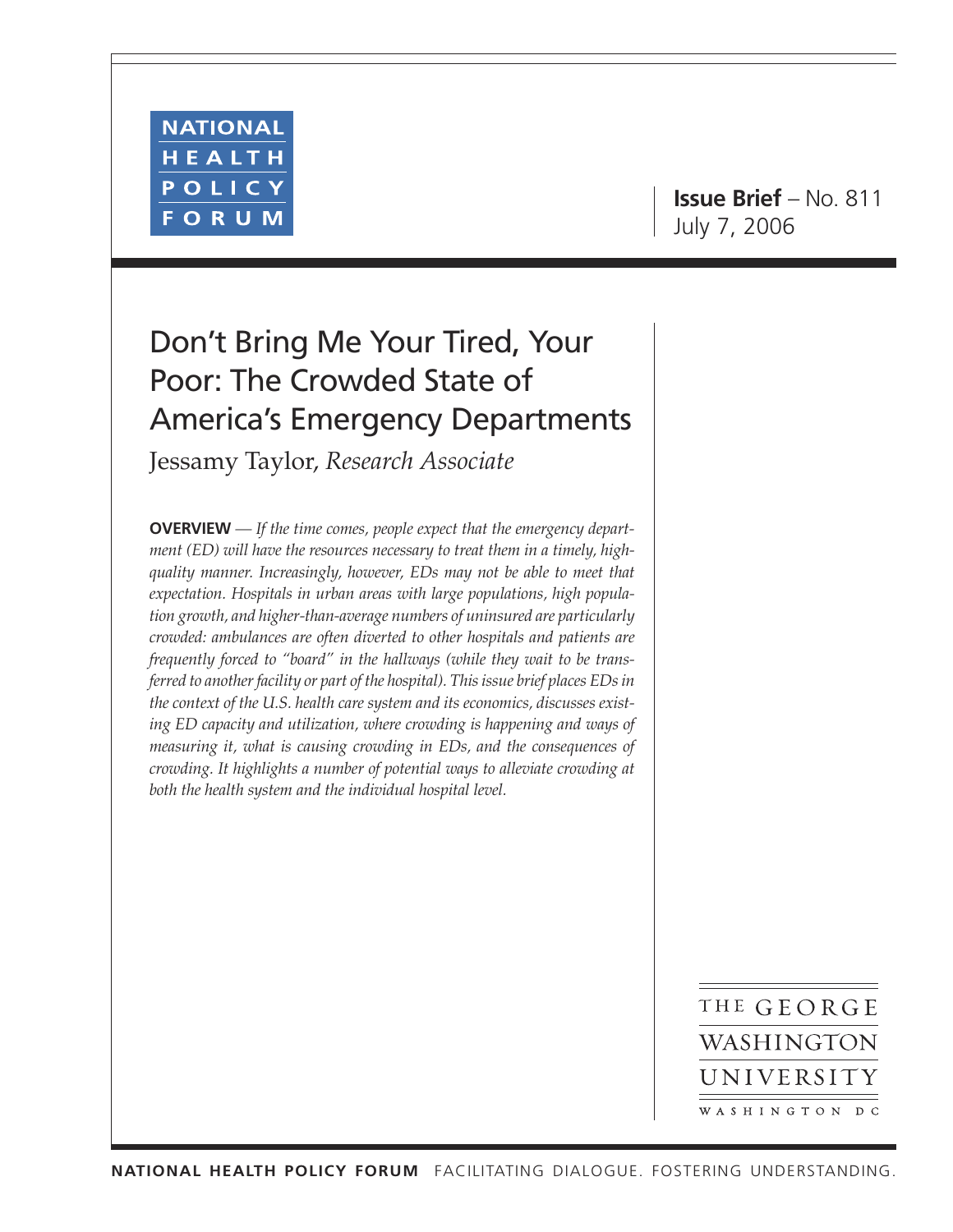# Don't Bring Me Your Tired, Your Poor: The Crowded State of America's Emergency Departments

Although insurance coverage and income create substantial differences in where and when people access primary and specialty health care, the emergency department is the one place everyone goes to seek treatment for a medical emergency. The popular television show "ER" notwithstanding, the common term in the field is the emergency department, or ED, reflecting the broad array of services and functions provided. Because of the Emergency Medical Treatment and Active Labor Act (EMTALA) (see text box, page 15) passed in 1986, the ED is the only place in the U.S. health care system required to provide health care to an individual regardless of his or her ability to pay, insurance status, or citizenship.

# **CHALLENGES FACED BY EDS**

Across the country, most urban EDs report experiencing difficulty at some point in providing timely, effective emergency medical care. Pressures external to and within hospitals manifest as overly busy and crowded EDs. External stressors include sicker patients and inadequate access to primary and specialty care for the insured and uninsured, resulting in using the ED for nonurgent conditions; internally, too few staffed inpatient beds are the biggest problem. In addition to these daily pressures, EDs will be expected to provide care should an influenza pandemic occur or any other regional or national emergency.

In many ways, EDs serve as a barometer of the state of the health care system, and their crowded state may signal trouble in access to primary and specialty care, as well as hospital inefficiencies. Many ED patients must wait for extended periods of time to see a physician, and some who have been seen and are admitted to the hospital must first "board" in the emergency department until an inpatient bed becomes available. Patients who board in the ED consume the limited staff and space resources and may restrict the availability of those resources for other patients in the ED. Such saturation often leads EDs to request ambulances to divert to neighboring EDs to limit additional demand on resources. But, while diversion may provide a respite for one overwhelmed facility, the burden is shifted to other EDs, which can cause a diversion domino effect whereby multiple EDs in a community turn away ambulances. Naturally, this vicious cycle creates difficult conditions in which to provide timely, highquality care in EDs.

**National Health Policy Forum** Facilitating dialogue. Fostering understanding.

2131 K Street NW, Suite 500 Washington DC 20037

202/872-1390 202/862-9837 [fax] [nhpf@gwu.edu \[e](mailto:nhpf@gwu.edu)-mail] [www.nhpf.org \[w](http://www.nhpf.org)eb]

**Judith Miller Jones** *Director*

**Sally Coberly** *Deputy Director*

**Monique Martineau** *Publications Director*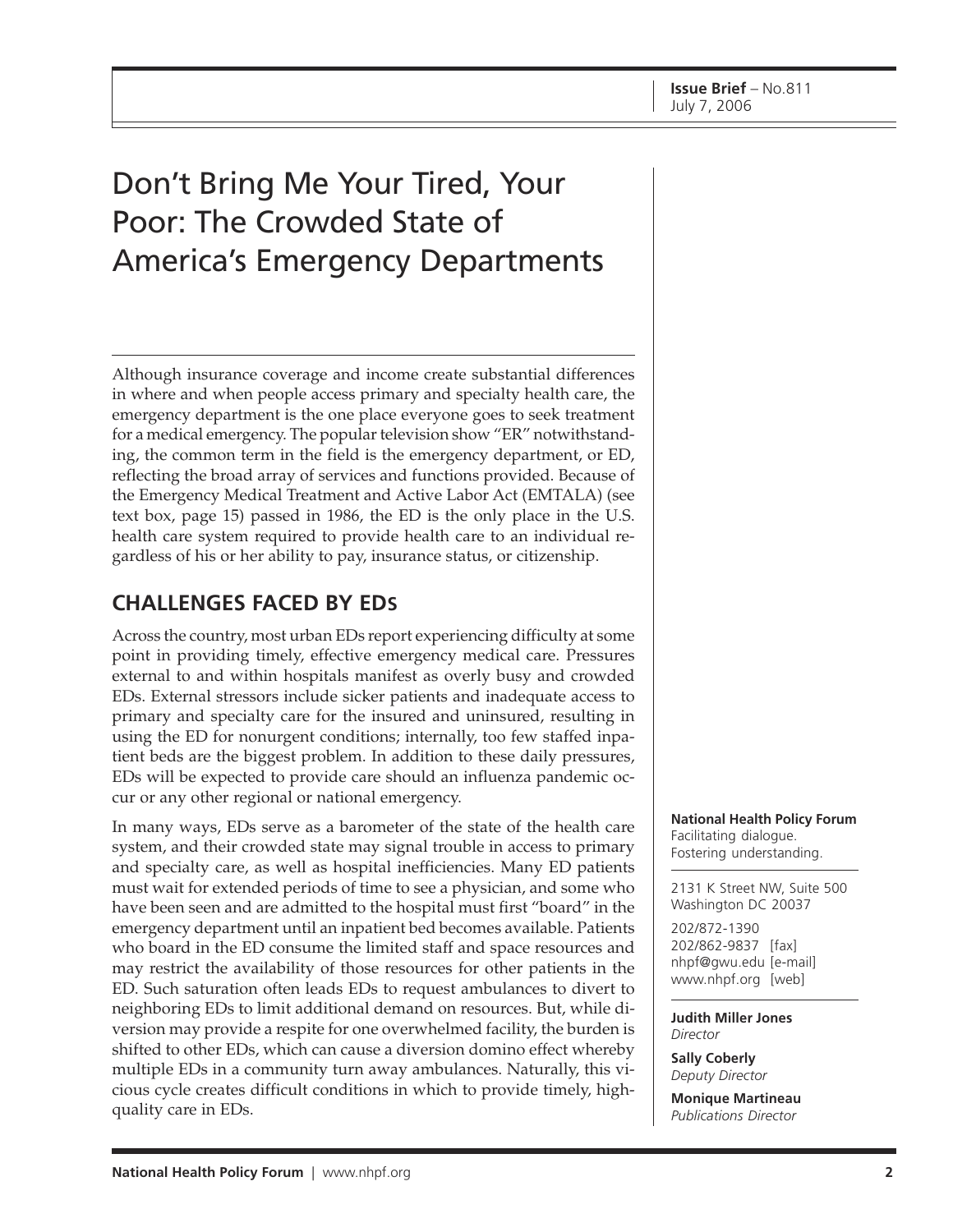A number of key health policy organizations have focused their energy on examining this issue in recent years. The Government Accountability Office (GAO) published a study that explored ED crowding in 2003, and the Center for Studying Health System Change has documented the problem through data derived from the 12 communities it tracks. Most recently, the Institute of Medicine weighed in on the issue, publishing a three-report series on the state of the U.S. emergency care system in June 2006 and concluding that the hospital-based piece of the emergency care system is "at the breaking point."1

# **Economics of Care in the ED**

Crowded EDs, boarded patients, and diverted ambulances are an important issue for federal policymakers because EDs are a key part of the nation's health care delivery system for everyone as well as a critical component of the health care safety net for the uninsured and underinsured. Further, the government is a significant payer of hospital admissions that originate in the ED: in 2003, 45 percent of Medicare admissions to hospitals and 20 percent of Medicaid admissions began in the ED.2

The inclusion of an ED in a hospital is not merely an economic decision but in some states is required for hospital licensure, and EDs are also a critical part of a hospital's charitable mission. About 60 percent of community hospitals in the United States operate as nonprofit organizations, 23 percent are owned by local or state governments, and 17 percent operate as for-profit organizations.<sup>3</sup> Nonprofit hospitals have tax-exempt status. In exchange for the local, state, and federal tax relief they receive, the Internal Revenue Service (IRS) requires that those hospitals promote the health of the community, a practice known as meeting the "community benefit standard." The standard is rather ambiguous but includes activities such as maintaining a community board; treating Medicaid and Medicare patients; operating a full-time emergency room that provides treatment to all patients regardless of their ability to pay; and channeling any surplus dollars into improving equipment, facilities, patient care, or medical training, education, or research.<sup>4</sup> The IRS also requires that free and charity care must be provided to indigent patients but it does not quantify a percentage or amount. There has been much public debate in recent years about the adequacy of nonprofit hospitals' community benefit activities—whether they are enough to balance the tax benefits gained, and whether some sort of accountability standard needs to be created.

The economics of EDs vary by each hospital's payer mix. Some EDs are money losers for their hospitals because they have large fixed costs, such as being open and staffed by highly trained professionals 24 hours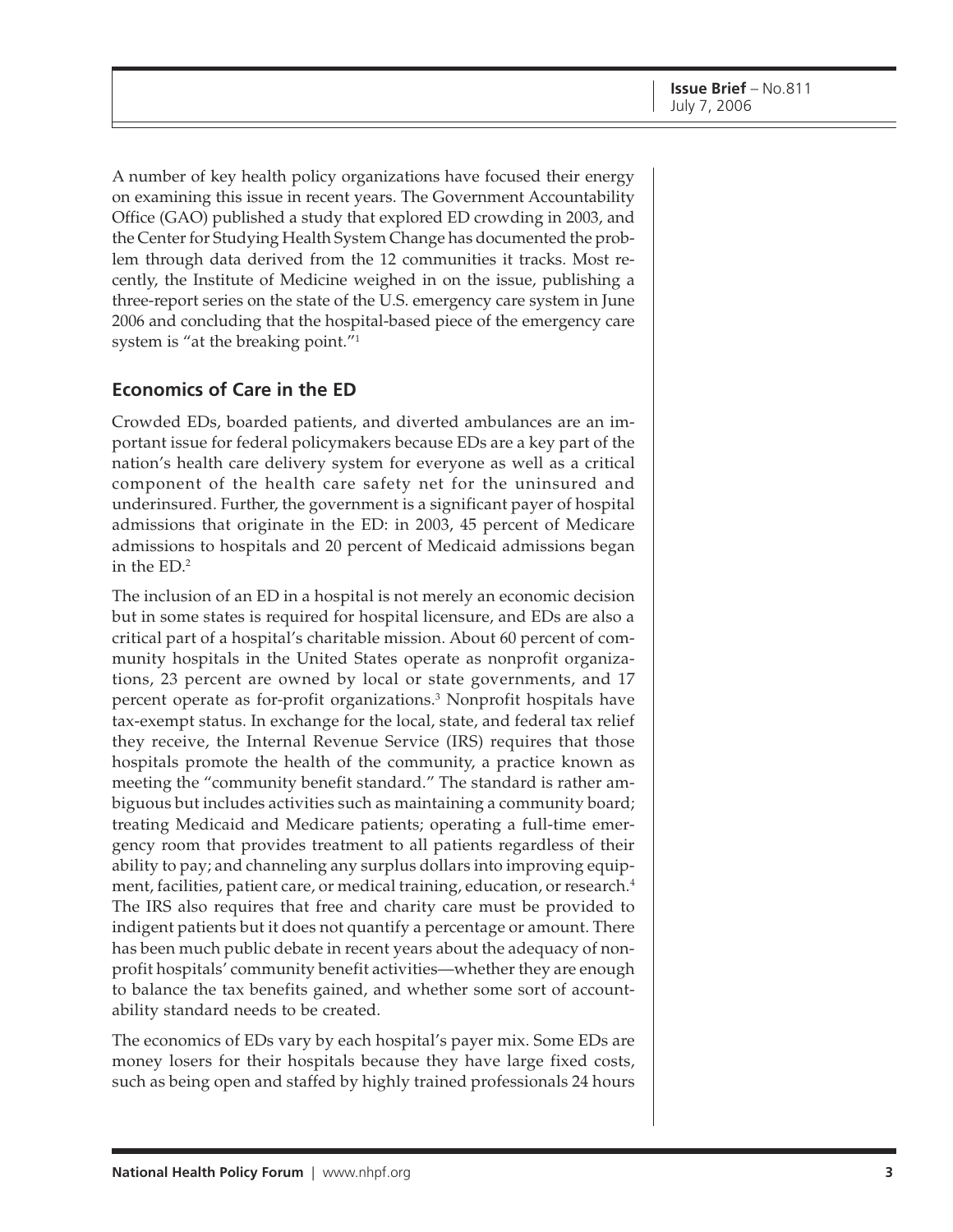a day, 7 days a week, and large numbers of patients who do not pay or whose insurance pays too little. However, EDs can be key contributors to hospital financial performance because they are a significant gateway to hospital admissions, accounting for about 40 percent of all hospital admissions, and thus are an avenue to receiving the more lu-

crative reimbursements that come with inpatient stays for the insured.<sup>5</sup> In theory, hospitals would maximize the number of patients going through the ED because certain costs are sunk so the marginal cost of an additional patient is minimal. But that theory becomes academic when the revenue from an ED patient is particularly low and their treatment opens up the potential for losses on inpatient services. And most public hospitals, with a high number of uninsured inpatient admissions and a fixed county subsidy, cannot benefit financially from increased admissions that come through the ED.

# **Staffing Arrangements**

A typical ED is staffed by emergency physicians, residents (if it is a teaching hospital), physician assistants, various levels of nurses, and technicians. An array of specialists is also on-call, should a particular need arise. The most recent data show that in 2000 there were about 32,000 emergency physicians in clinical practice in the United States,

with close to 65 percent of them board-certified in emergency medicine.<sup>6</sup> There are a number of employment arrangements between emergency department physicians and hospitals. According to the the Centers for Disease Control and Prevention's (CDC's) National Hospital Ambulatory Medical Care Survey, 21 percent of EDs employ their physicians directly and 65 percent use independent contractors, typically physician groups.

# **Capacity and Utilization**

ED capacity varies by community and is not limited to nonprofit or government hospitals. Whereas virtually all nonprofit and governmentowned community hospitals have EDs, about 65 percent of for-profit hospitals, which do not have a community benefit obligation, maintain EDs.7 Demand for emergency services is increasing while the number of emergency departments is decreasing (Figure 1, next page). Between 1994 and 2004, total visits increased by 18 percent to 110 million. The

# **Trauma Centers**

Trauma centers are a highly specialized subset of hospital emergency departments.

They differ from general hospital emergency departments in that they have trauma surgeons and other specialists available "24/7" to deal with the most severe, life-threatening injuries. The American College of Surgeons created a trauma classification system that includes four levels, with level one centers providing the most comprehensive trauma care. A 2002 inventory identified 1154 adult trauma centers in the 50 states and District of Columbia. Trauma centers are designated by either a state or regional authority and/or are verified by the American College of Surgeons Committee on Trauma.\*

*\* Ellen J. MacKenzie* et al*., "National Inventory of Trauma Centers,"* Journal of the American Medical Association*, 289, no. 12 (March 26, 2003): 1515–1522.*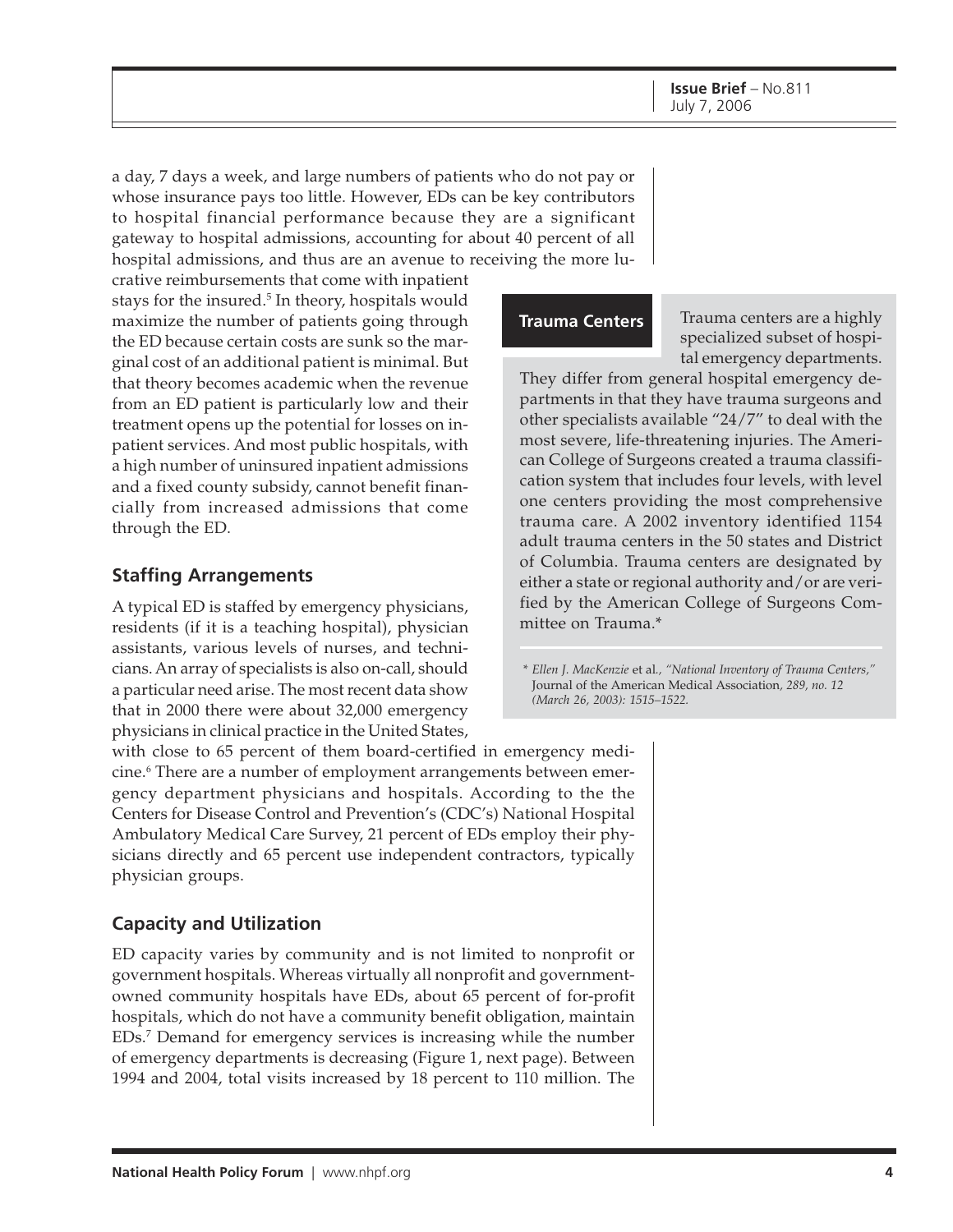

**FIGURE 1**

visit rate per 100 persons rose 6 percent over that decade, whereas the number of EDs declined by 7 percent.<sup>8</sup> It appears that the decline in EDs is largely the result of entire hospitals closing, not just their EDs. Because there are no data that capture national ED capacity, the impact of these ED closures is unclear. It is possible that while the aggregate number of EDs has declined, the capacity within the remaining EDs has increased. The American Hospital Association (AHA) estimates that about half of EDs have less than 20,000 visits per year, about one-third have between 20,000 and 49,000 visits, and the remainder have over 50,000 visits per year.<sup>9</sup> But without an estimate of total ED visit capacity, it is impossible to know how much visit volume may need to be removed or redistributed to prevent crowded EDs. And, because crowding varies across and within health care markets, these issues of capacity, volume, and distribution will need to be examined at the individual market level.

Sources: Data on the number of hospitals and EDs is from the American Hospital Association, TrendWatch Chartbook 2006*, Appendices, tables 2.1 and 3.3, April 2006; available at [www.ahapolicyforum.org/](http://www.ahapolicyforum.org) ahapolicyforum/trendwatch/chartbook2006.html. Data on the number of ED visits is from Linda F. McCaig and Eric W. Nawar, "National Hospital Ambulatory Medical Care Survey: 2004 Emergency Department Summary," Centers for Disease Control and Prevention, National Center for Health Statistics, Advance Data From Vital Health Statistics, no. 372, June 23, 2006.*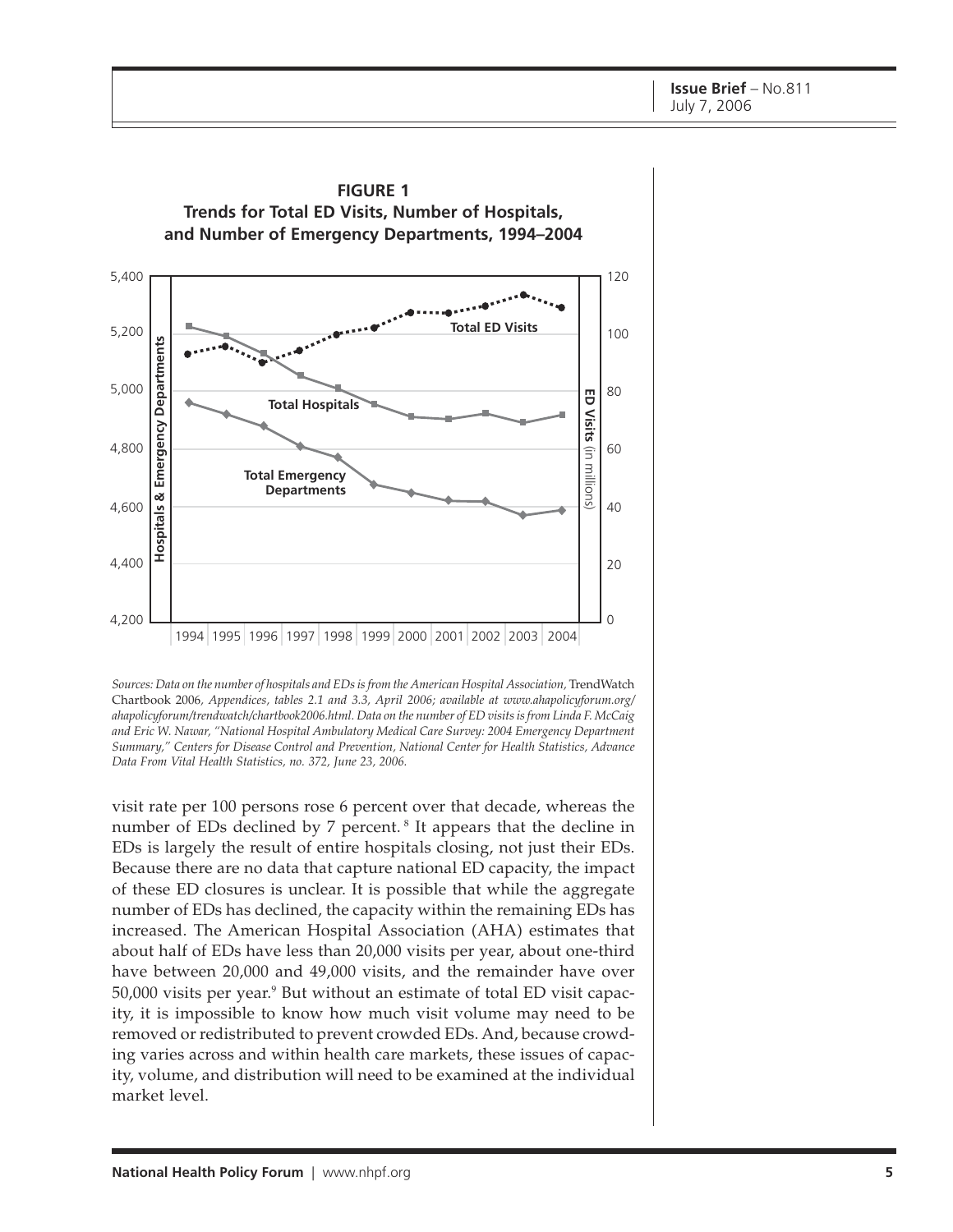## **Demographic Trends: Who Visits the ED and Why?**

The reasons people visit an ED range from life-threatening conditions to primary care–treatable ones. Understanding utilization by age, race and ethnicity, and insurance status may help policymakers target efforts to reduce inappropriate ED use and prevent the need for some appropriate ED use, such as injuries.

**Insurance status** — Conventional wisdom holds that uninsured patients disproportionately use the ED for care. In reality, patients with insurance, including Medicare and Medicaid, constitute the bulk of ED visits. The largest percentage of visits was made by the privately insured, followed by those with Medicaid, the uninsured, and lastly, those with Medicare (Figure 2, right). However, when looking at the number of visits per 100 persons of a certain insurance type, a different picture emerges. Medicaid beneficiaries have the highest visit rate, close to double that of the uninsured and more than three times that of the privately insured (Figure 3, next page). $10$ 

Compared with the privately insured and uninsured, Medicaid enrollees tend to be younger (many are children), poorer, and sicker. Among adults, 40 percent of those with Medicaid considered themselves in fair to poor health in comparison to 25 percent for the uninsured and 13 percent for the privately insured. Higher rates of health problems likely account for some of the higher ED use among Medicaid beneficiaries. Even when data are controlled for health status and health system factors, analysis shows that Medicaid beneficiaries visit the ED at a greater frequency than the privately insured and uninsured.11 Possible explanations include limited participation by physicians in the Medicaid program and thus the greater likelihood that beneficiaries will not have a usual source of care; those with a usual source of care typically face long waits

at safety net clinics and difficulty getting after hours appointments. Medicaid beneficiaries may also perceive the ED as a higher quality provider and may be more likely to be told by their primary care physicians to go to the ED. Finally, they have no or nominal co-payments for an ED visit in contrast to the privately insured who often have sizeable deductibles and co-payments for ED visits, and the uninsured, who receive the entire bill for services.12

**Diagnoses —** Injury (including fractures, wounds, burns, etc.) and poisoning tops the list of ED visits by disease category at about onequarter of all visits, followed by "ill-defined conditions," respiratory

**Continued**, page 8 ➤





*Source: Linda F. McCaig and Eric W. Nawar, "National Hospital Ambulatory Medical Care Survey: 2004 Emergency Department Summary," Centers for Disease Control and Prevention, National Center for Health Statistics, Advance Data From Vital Health Statistics, no. 372, June 23, 2006.*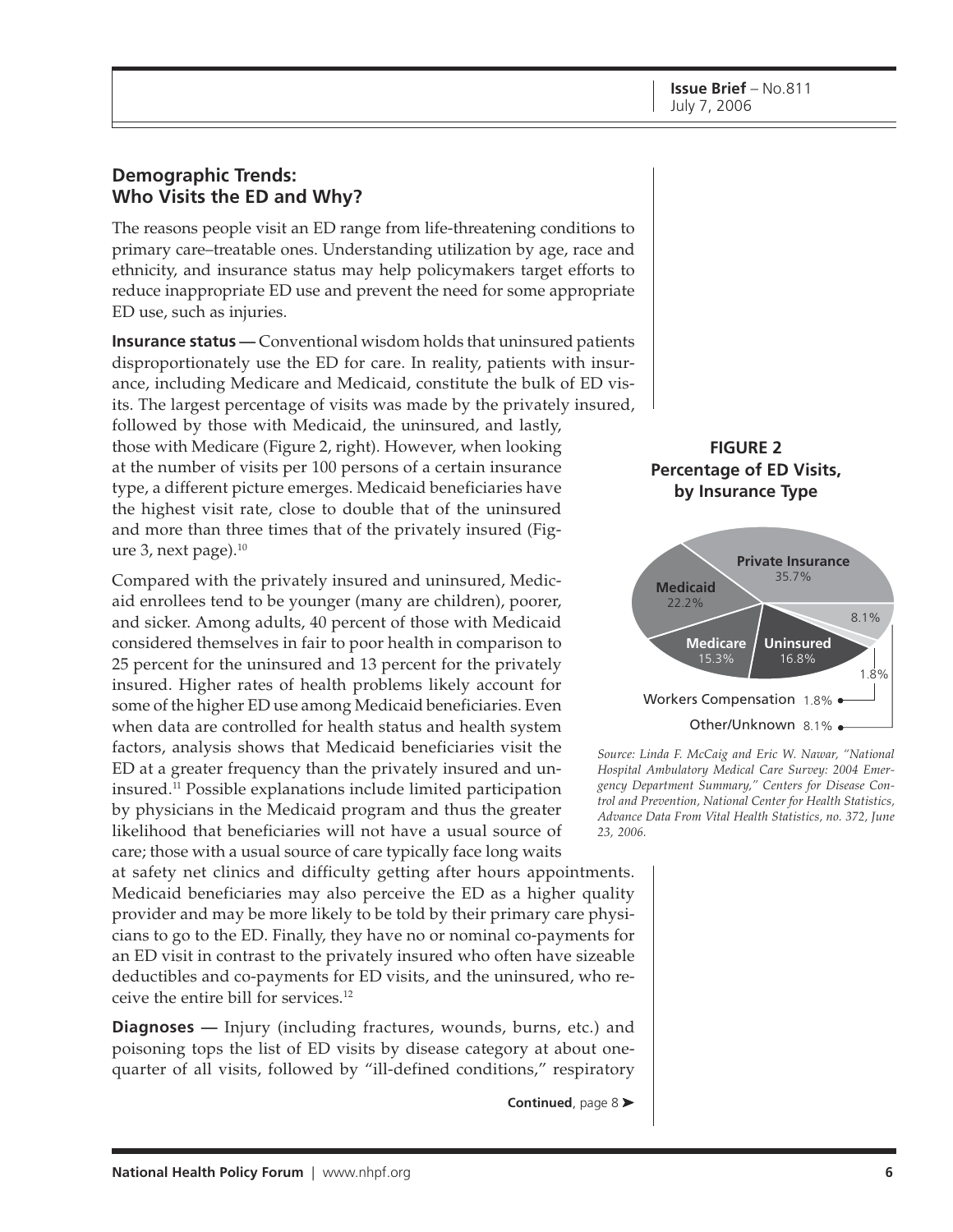

**FIGURE 3 Rate of ED Visits Per 100 Persons by Category, 2004**

*Source: Linda F. McCaig and Eric W. Nawar, "National Hospital Ambulatory Medical Care Survey: 2004 Emergency Department Summary," Centers for Disease Control and Prevention, National Center for Health Statistics, Advance Data From Vital Health Statistics, no. 372, June 23, 2006.*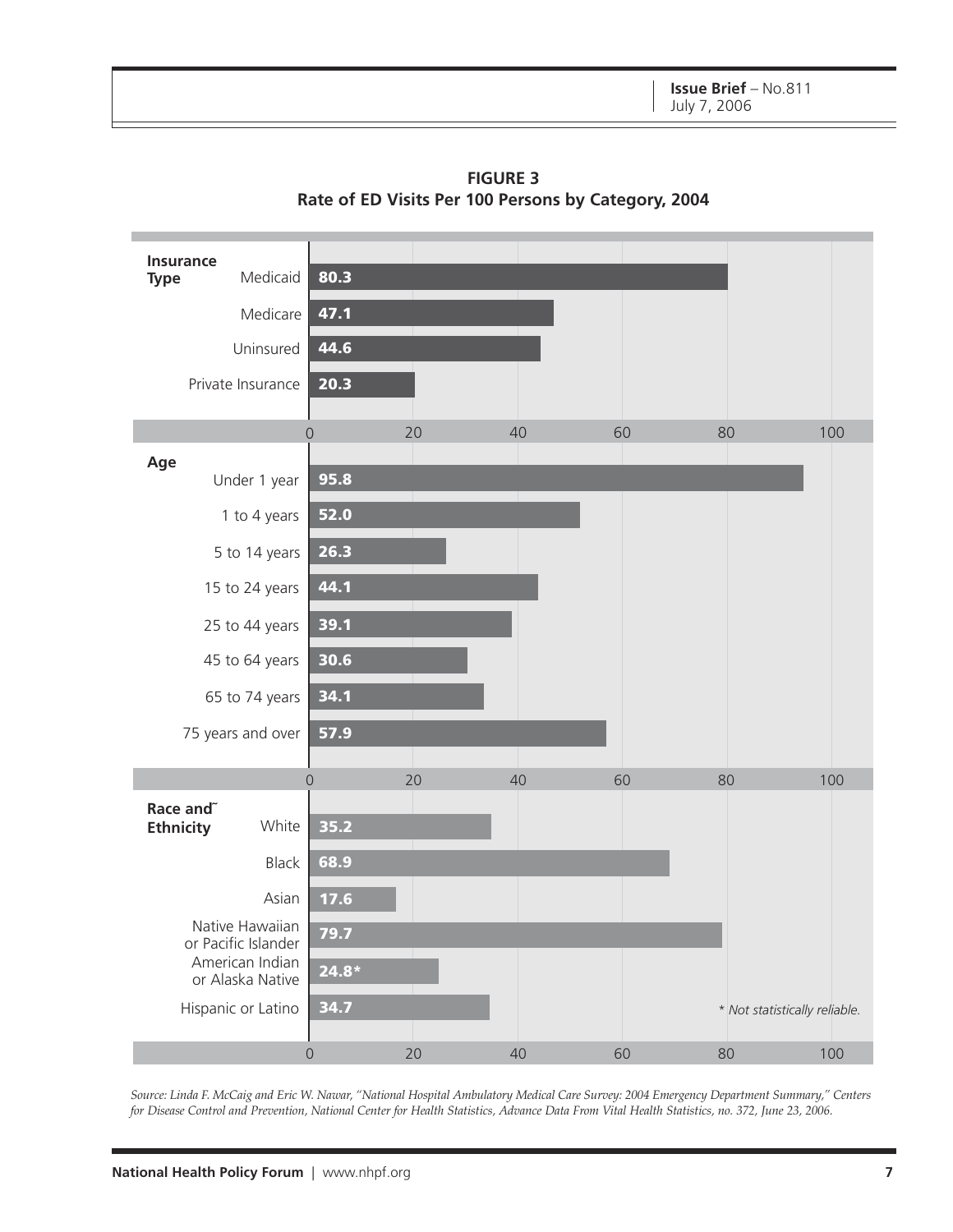#### ➤ **Continued** from page 6

system diseases, and digestive system diseases (Table 1, right). Mental disorders represent 3.4 percent of all ED visits. Around 4 million visits or 3.5 percent of all visits are related to alcohol.<sup>13</sup>

**Utilization disparities —** Although the driving factors behind utilization trends are not clear, some trends among subpopulations of ED users merit attention. Racial and ethnic disparities in ED utilization exist across all age groups (Figure 3, previous page). For example, the visit rate per 100 black persons was 68.9 and 35.2 for white persons, and it was 86.2 for black persons over 75 years and 56.3 for white persons of that age group. Over the past 11 years, visit rates have increased for those 22 to 49 years old (up 15 percent), 50 to 64 years old (up 17 percent), and 65 years old and older (up 8 percent). And, although not surprising because of their frailty, the visit rate per 100 persons who are institutionalized (those in nursing homes or prisons) was 66.8 compared with 35.6 for the noninstitutionalized.14

**Visit acuity and length —** A significant percentage of ED visits were for nonurgent conditions that could have been treated in settings other than the ED. Since 1997, the CDC has tracked the acuity level of ED visitors across a four-level triage system: emergent (requiring care in less than 15 minutes), urgent (requiring care from 15 to 60 minutes), semiurgent (requiring care between 1 and 2 hours), and nonurgent (requiring care between 2 and 24 hours). In 2004, the CDC estimated that about 14 million visits, or 12.5 percent of all visits that year, were nonurgent and thus treatable in a primary care setting compared with 10 percent of

visits in 1997. A significant proportion of the visits are documented as unknown acuity: 22 percent in 1997 and 15 percent in 2004. Many argue that at least some of these unknown-acuity cases are for nonurgent care and that the percentage of cases that are nonurgent is likely higher than 12.5 percent, but there is not enough information to determine whether this is true. A different attempt to capture the number of nonurgent visits in the ED was created by John Billings and his colleagues at New York University. Their profiling algorithm was used in a ten-community assessment of ED visits and found higher proportions of visits that did not need to be seen in the ED compared with the CDC data: it showed that 21.4 percent of ED visits were nonurgent.<sup>15</sup>

The CDC found that half of ED visits in 2004 were for conditions that were triaged as emergent or urgent and therefore were appropriate ED utilization. Twenty-two percent of visits were considered semiurgent

### **TABLE 1 Percentage of ED Visits by Top Ten Disease Groups**

| <b>Primary Diagnosis</b>                       | Percent<br>Distribution* |
|------------------------------------------------|--------------------------|
| Injury / Poisoning                             | 26.4                     |
| Symptoms, signs, and<br>ill-defined conditions | 18.8                     |
| Diseases of the<br>— Respiratory system        | 10.3                     |
| — Digestive system                             | 6.0                      |
| — Musculoskeletal system                       | 5.7                      |
| — Nervous system /<br>sense organs             | 4.9                      |
| - Genitourinary system                         | 4.6                      |
| — Circulatory system                           | 3.8                      |
| — Skin / subcutaneous tissue                   | 3.6                      |
| <b>Mental Disorders</b>                        | 3.4                      |

*\* Does not add to 100 percent because only the ten disease groups with the greatest percentage are listed.*

*Source: Linda F. McCaig and Eric W. Nawar, "National Hospital Ambulatory Medical Care Survey: 2004 Emergency Department Summary," Centers for Disease Control and Prevention, National Center for Health Statistics, Advance Data From Vital Health Statistics, no. 372, June 23, 2006.*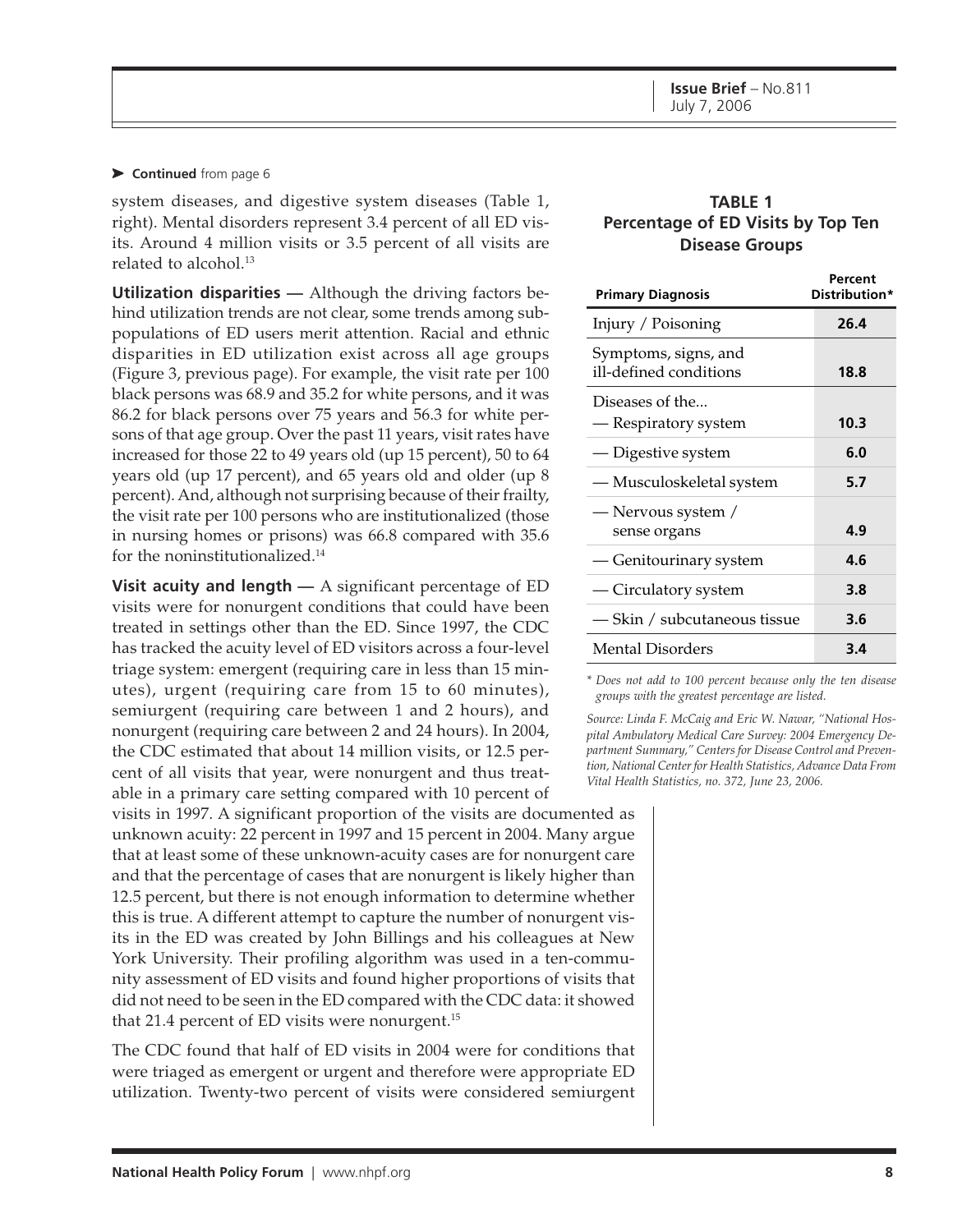and thus potentially appropriate ED use if the ED was visited outside of normal physician office hours. On average, patients waited about 45 minutes to see a physician and spent a total of about 2.5 hours in the ED; 2 percent of visitors left before being seen by a physician.<sup>16</sup>

# **THE RESULT: CROWDED CONDITIONS**

It is generally agreed that ED crowding is variable by community and hospital and that it is mostly an urban phenomenon. But few national surveys have been conducted to measure crowding, and further study would help policymakers target efforts to address it. The causes of crowding are a complex confluence of demand, supply, and hospital inefficiency factors whose configuration also differs by community and hospital.

# **Measuring Crowding**

While there are no national data sources that measure ED crowding, a number of studies have tried to quantify the extent of crowding in EDs across the country. A 2001 Lewin Group analysis of ED and hospital capacity data collected by the AHA found that 62 percent of all EDs surveyed felt they were at or over operating capacity.17 Urban and teaching hospitals experienced the worst crowding. The analysis further found that crowding was the most acute in New England, the mid-Atlantic, and the West Coast regions.

The March 2003 GAO study surveyed over 2,000 community hospitals in urban areas and used three indicators to measure crowding: the number of hours an ED was on ambulance diversion in a year; the percentage of patients boarding for two hours or more, and the average number of hours boarded; and the proportion of patients who left the ED after triage but before receiving a medical evaluation.<sup>18</sup> In general, they found that crowding varied by community and by hospital but that it was worse in areas with populations over 2.5 million, with high population growth, and with larger uninsured populations than average. Where crowding was happening, it tended to be a significant problem. For example, about one-tenth of hospitals were on diversion at least 20 percent of the time, or about five hours per day. Other findings were as follows:

- About two-thirds of hospitals went on diversion at least once during the year, and about one-fifth were on diversion for more than 10 percent of the time.
- Boarding occurred for two hours or more at nine out of ten hospitals; 20 percent of hospitals reported an average boarding time of eight hours or more.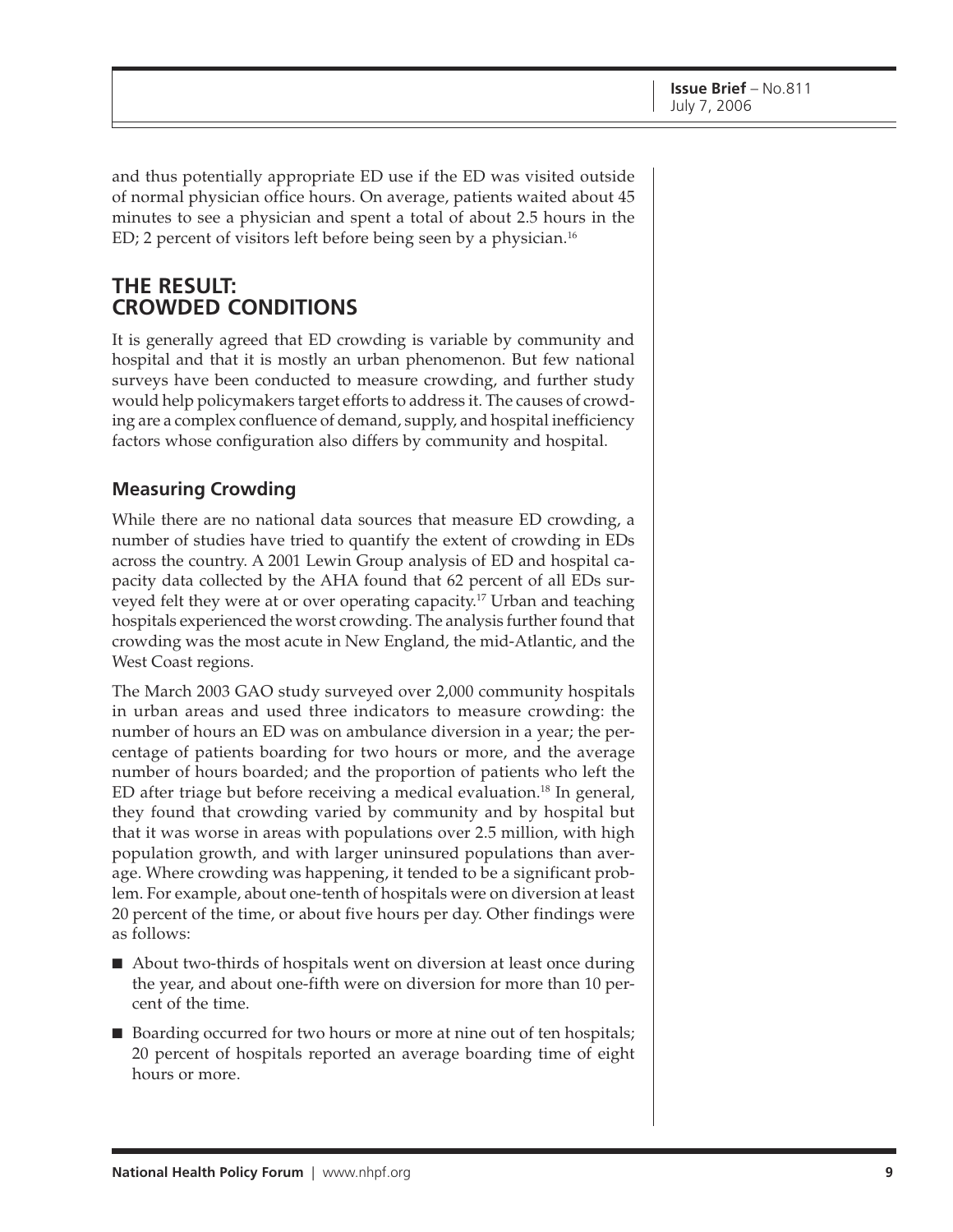■ At three-quarters of hospitals, up to 3 percent of patients left after triage and before medical evaluation; at about 7 percent of hospitals, 5 percent or more of patients left.19

# **Causes of ED Crowding**

ED crowding is a function of volume of visiting patients, the capacity of EDs to handle them, the acuity of their cases, the efficiency of EDs to treat them, and the ability to move any admitted patients to another unit of the hospital. Within each of these areas a number of factors are at play. Visit volume, for example, is influenced by the accessibility of primary and specialty care (including mental health services) in the community, insurance rates, and EMTALA rules. ED efficiency is affected by nurse, emergency physician, and on-call specialist staffing and by the turn-around time for diagnostic tests and lab work. The efficient disposition of patients from the ED depends on the availability of inpatient beds—especially intensive care beds—as well as hospital inpatient efficiency.

**Constrained inpatient capacity and hospital inefficiencies —** One of the key reasons given by ED staff for boarding patients is a lack of inpatient beds, especially critical care beds, into which ED patients who need to be admitted to the hospital can be moved. (Nationally, about 13 percent of ED patients are admitted.<sup>20</sup>) Several factors have caused the number of staffed inpatient beds to drop from 926,000 to 808,000 from 1990 to

2004.21 Prospective payment systems (PPS) were implemented in Medicare for inpatient care in 1984. With a PPS, hospitals receive a predetermined payment rate for an entire episode of care. Private payers also began seeking and receiving significant discounts rather than paying hospital charges. These constraints on revenues gave hospitals a

**A key reason for boarding patients is a lack of inpatient beds, especially critical care beds, into which ED patients admitted to the hospital can be moved.**

strong incentive to operate efficiently to earn profits or margins, for example, by reducing inpatient lengths of stay and costs per day. Meanwhile, clinical practice advancements shifted the point of care in many cases to the outpatient setting, thereby reducing admissions. As the average length of stay decreased, hospitals experienced an excess of staffed bed capacity and therefore cut costs by staffing fewer beds. Entire hospital floors were closed and staffed inpatient capacity decreased.

One would expect to see high occupancy rates for available staffed beds as evidence for the widely held conclusion that ED boarding results from insufficient staffed inpatient bed capacity. However, staffed inpatient bed occupancy rates dropped nationwide from 75 percent in 1980 to 67 percent in 1990 and 66 percent in 2003. 22 This apparent inconsistency may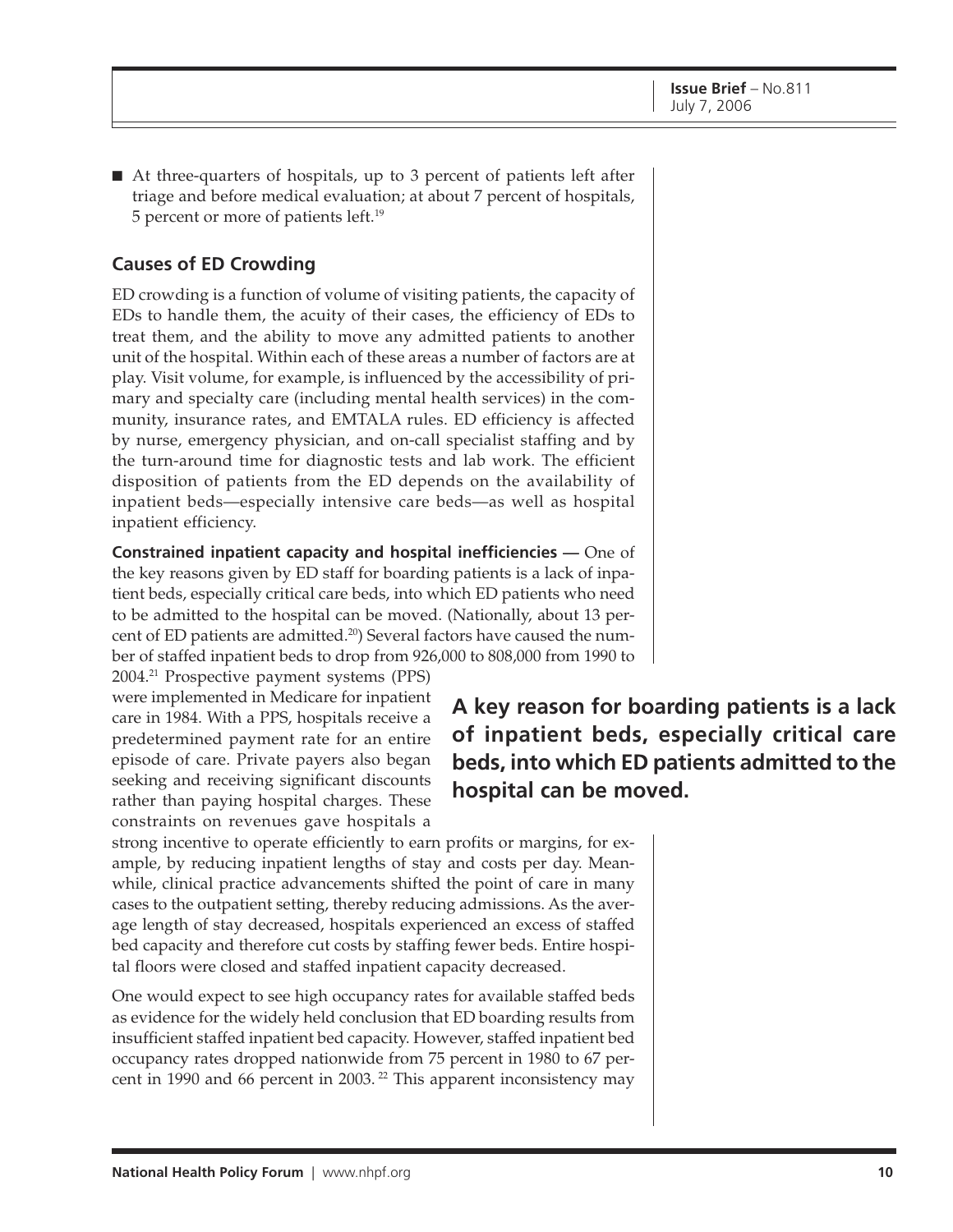not mean that staffed inpatient bed capacity is adequate, however. One possible explanation is that occupancy rates can vary dramatically depending on the calculation used. For example, real occupancy rates may be higher than the data show because rates are often calculated at midnight when beds are likely to be empty as opposed to noon when they are likely to be full. Rates are also calculated based on occupancy over 365 days, but beds are often empty on weekends (few physicians schedule procedures then) but are full or nearly full during the week.<sup>23</sup> While better data would make the link conclusive, most hospital analysts agree that staffed inpatient capacity is constrained and that it does cause boarding and ED crowding in many hospitals.

Another factor that limits inpatient bed availability, particularly intensive care beds, is the surgery schedule at many hospitals. While EDs are one portal through which hospital admissions take place, scheduled sur-

geries are another and they typically generate more revenue than ED admissions. Surprisingly, the demand for operating room use and inpatient beds resulting from ED admissions is fairly predictable. Instead, it is the scheduled surgeries that tend to create bottlenecks of bed demand. Often scheduled surgeries are bunched in the middle of the week,

creating an increased demand for operating room space and inpatient beds. Spreading out the scheduled surgeries across the week would allow operating room space to be available for emergency cases and reduce the number of scheduled patients who get bumped because of emergency cases.<sup>24</sup>

Hospital efforts such as smoothing the surgery schedule to reduce bottlenecks throughout the hospital are generally termed "improving patient flow" (Figure 4, next page). The Robert Wood Johnson Foundation funded the *Urgent Matters* initiative to work with ten communities to develop solutions to ED crowding by improving patient flow in their hospitals and disseminating best practices. Improving patient flow involves focusing on studying input, throughput, and output variables in conjunction with strategic quality improvement initiatives to improve efficiency and reduce boarding and ambulance diversions. Input variables are the reasons people present to the ED; throughput focuses on the ED itself; and output on the hospital's ability to move patients out of the ED in a timely manner.

**The nursing shortage** — Hospital administrators often blame staff shortages, especially a lack of nurses, for their capacity problems. The Center for Studying Health Systems Change surveyed hospitals in the 12 markets they track on hospital capacity constraints, and the first capacity factor mentioned by hospital administrators was staffing. The AHA estimates

**Continued**, page 13 ➤

**The** *Urgent Matters* **initiative works with ten communities to develop solutions to ED crowding by identifying—and resolving bottlenecks in patient flow.**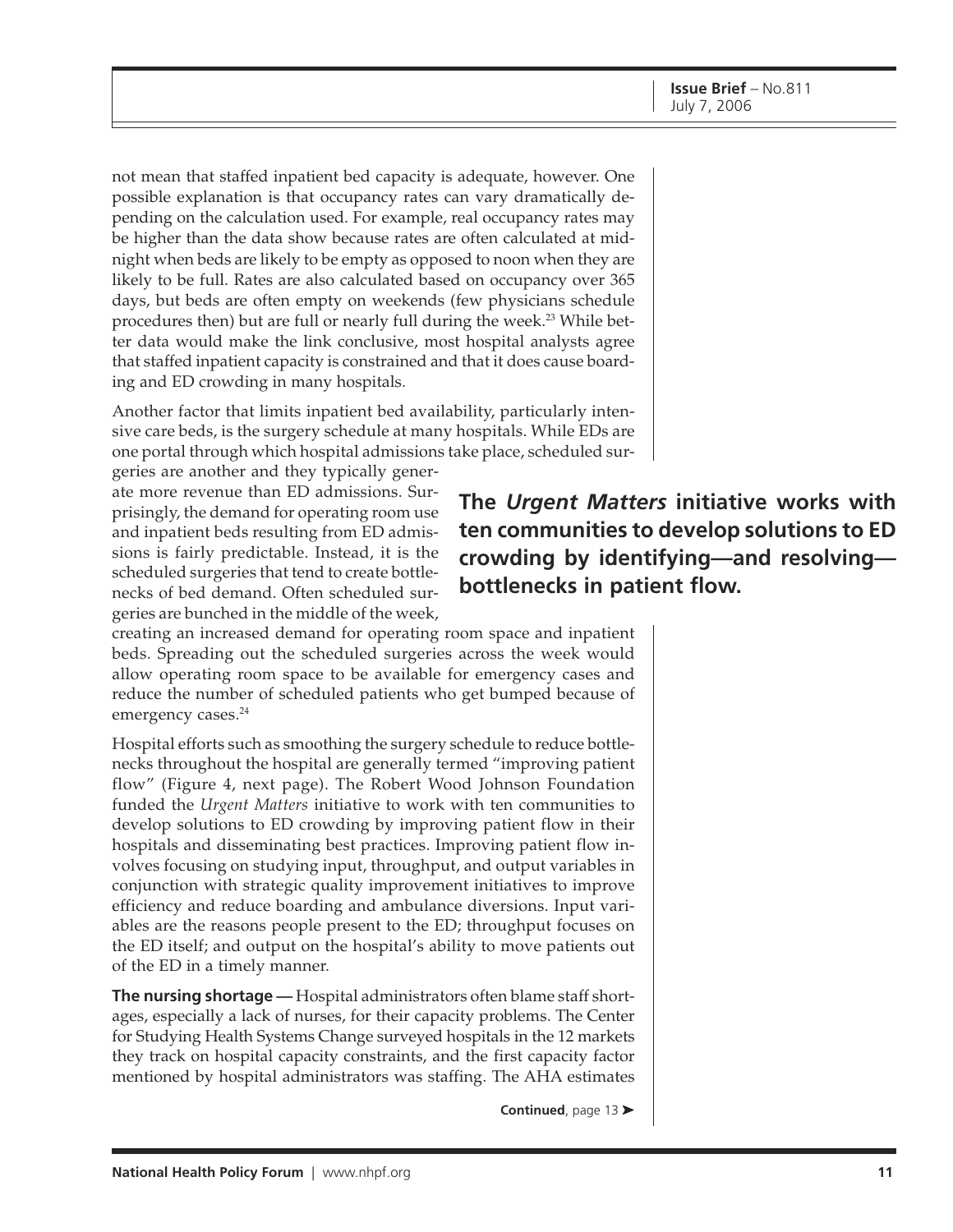**FIGURE 4 The Urgent Matters Model of the Emergency Department**



*Source: Adapted from Marcia J. Wilson and Khoa Nguyen, "Bursting at the Seams: Improving Patient Flow to Help America's Emergency Departments,"* Urgent Matters*, The George Washington University Medical Center, School of Public Health and Health Services, Department of Health Policy, September 2004, 5; available at [www.urgentmatters.org/pdf/UM\\_WhitePaper\\_BurstingAtTheSeams.pdf.](http://www.urgentmatters.org/pdf/UM_WhitePaper_BurstingAtTheSeams.pdf)*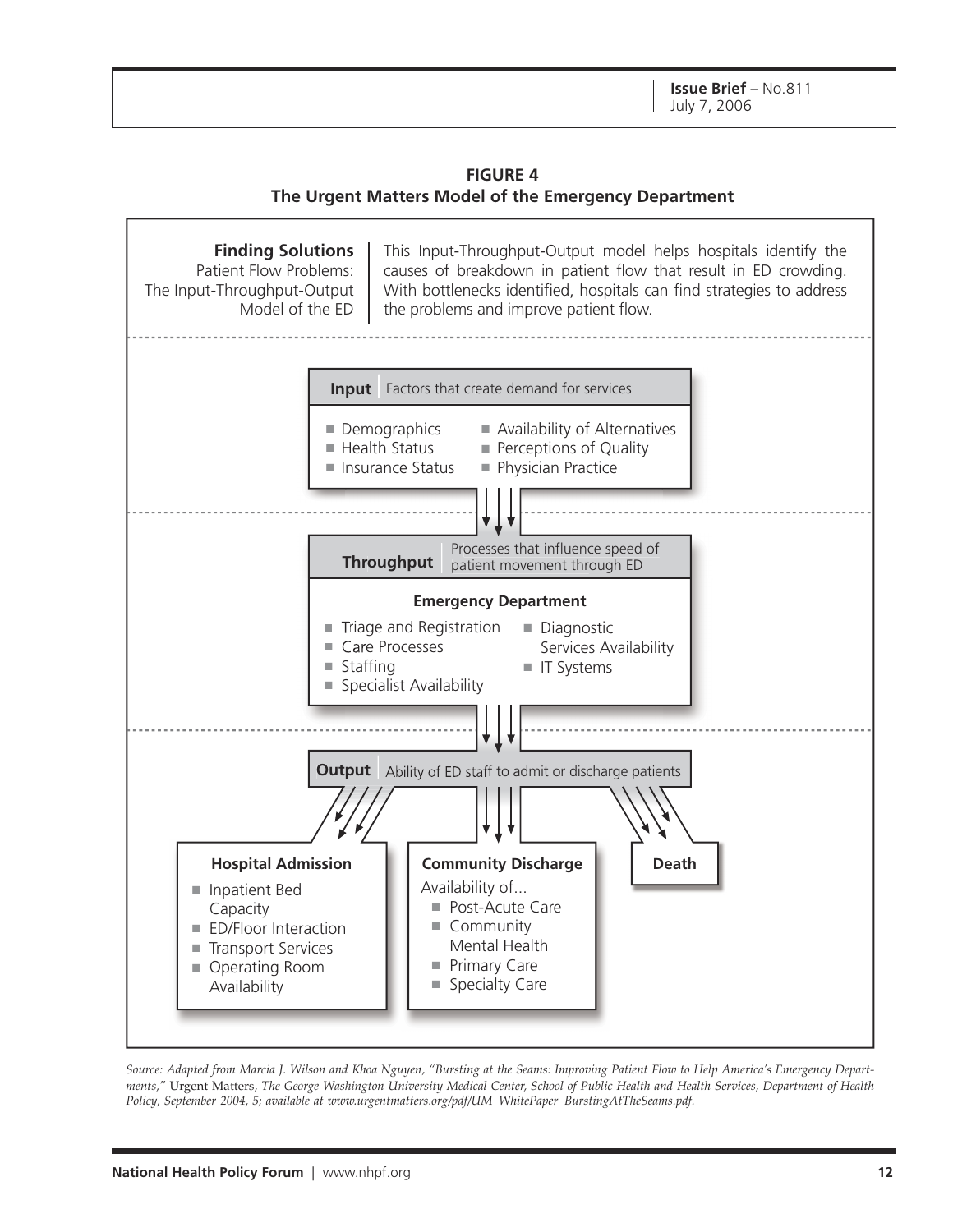#### ➤ **Continued** from page 11

that 8.1 percent of registered nurse (RN) positions are vacant in hospitals across the country.<sup>25</sup> Some assert that hospitals can pursue alternative staffing and workflow models that are less reliant on nurses, but given the current practice configuration in most hospitals, the nurse constraint is real. Although the training pipeline has produced more new nursing graduates in the past few years, the limited availability of nursing programs and faculty can only increase the amount of trained nurses by so much. In addition, retention of nurses continues to be a problem: frustrating work environment issues such as hospital culture, work processes, and the physical configuration present challenges as well, especially in EDs where the pace can be so intense.

**Limited access to primary and specialty care for the insured and uninsured** — Access to care for nonurgent conditions in a primary care setting is a goal for insurers, policymakers, and patients alike (though not a reality for many). Treating nonurgent conditions outside the ED should provide continuous, less episodic care that incorporates patient education and care management. Moreover, treatment in a primary care setting is less expensive than in the ED. This higher ED expense often results from ED physicians having to run a number of diagnostic tests because they have no patient history, as well as from the higher fixed costs of a hospital. While it is important to eliminate nonurgent visits to the ED, such efforts should not discourage patients from seeking appropriate care there. A number of studies have established that about 5 percent of patients who believed their condition was nonurgent were subsequently hospitalized.<sup>26</sup>

Rates of avoidable hospitalizations—primary care–treatable conditions that result in hospitalization because timely and appropriate care was not provided—are another indicator of inadequate access to primary care. Moreover, many of these avoidable hospitalizations enter the hospital through the ED. An analysis of 1980–1998 data from the CDC's National Hospital Discharge Survey found that avoidable hospitalizations increased from 2.2 to 3.7 million over that time period (5.9 to 11.5 percent of all hospitalizations). The rate per 10,000 persons was 99.2 in 1980 and rose to 133.8 in 1998. Rates were lower for children but higher for those over age 65. Racial disparities in avoidable hospitalizations also increased during the time period.<sup>27</sup>

A decline in physician-sponsored charity care for the uninsured has also put more pressure on EDs. A recent national study by the Center for Studying Health Systems Change found that private physicians offering charity care dropped from 76.3 percent of physicians in 1996–1997 to 68.2 percent from 2003–2004, and the overall number of charity care hours provided per 100 uninsured dropped from 7.7 to 6.3 over that same time period, an 18 percent decline.<sup>28</sup> These drops may have been offset by access expansions in certain communities such as the addition of community health center resources, federal funds to provide primary care to the uninsured; overall, their impact is unclear.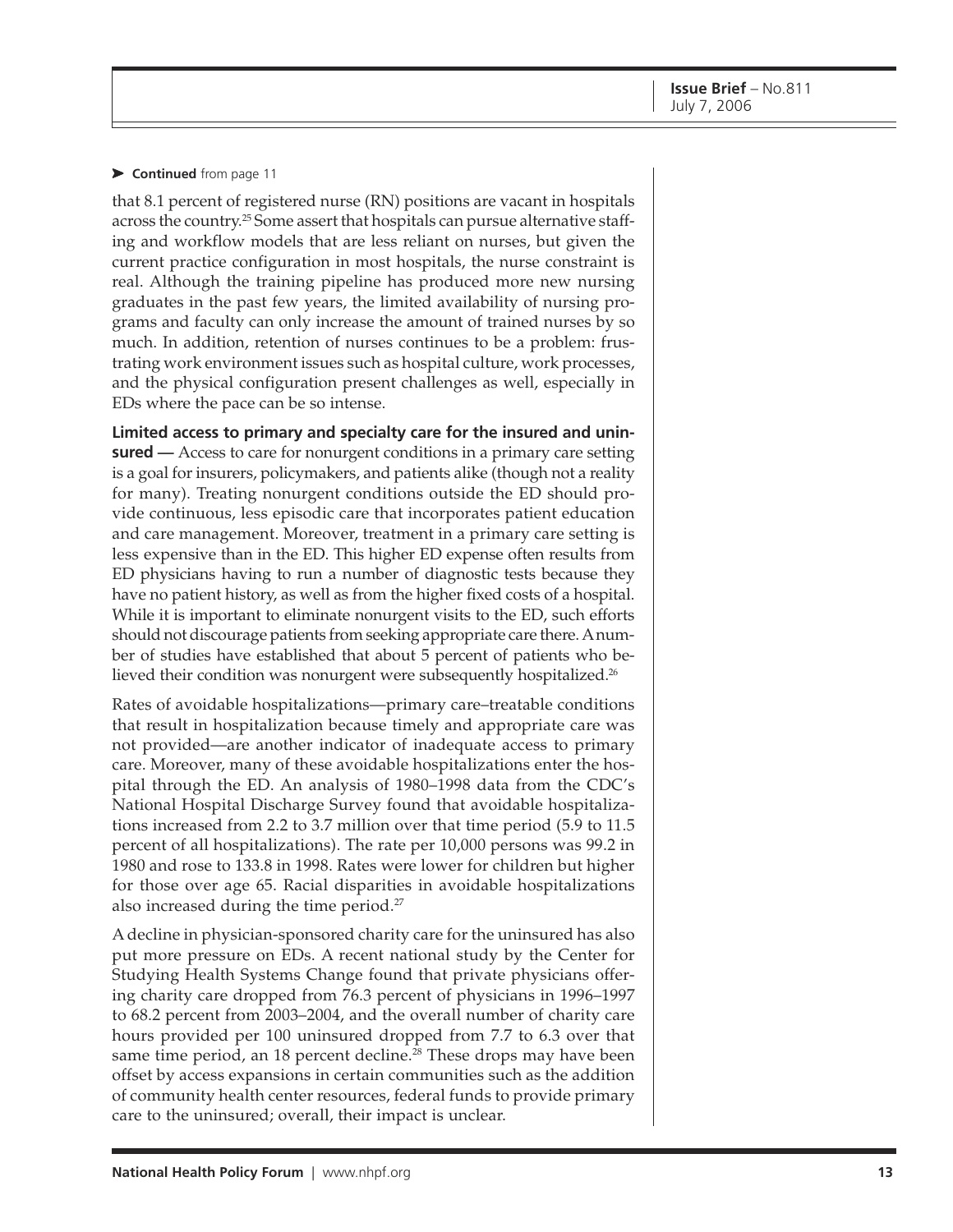It has been assumed that having a usual source of care or primary care provider reduces inappropriate ED use. In contrast, a recent analysis found that persons with health insurance and a usual source of care are more likely to visit the ED than those without a usual source of care.<sup>29</sup> Nonurgent ED use by those with a usual source of care appears to stem from a patients' dissatisfaction with their physician. Difficulty getting an appointment, having to wait to get an appointment, or difficulty reaching their provider on the phone all strongly correlate with a nonurgent ED visit.<sup>30</sup> Private practices and primary care clinics typically provide little evening or weekend availability. Community health centers can be equally limited in their after-hours availability. This barrier makes the no-appointmentnecessary, "24/7" nature of the ED a relatively convenient and, in some cases, necessary place to access primary care.

Both the insured and the uninsured struggle to get access to timely specialty care. Some primary care doctors, in trying to make referrals, tell their insured patients to go to the ED to see a specialist or obtain diagnostic tests that might otherwise take weeks or months to access via office appointment. To such physicians, the ED is seen as a one-stop shop. For the insured nonurgent person, depending on their insurer's level of reimbursement, a payment incentive may exist to get the specialist to come to the ED to treat them. But for uninsured nonurgent persons, despite a perception of 24/7 access to specialty care in the ED, on-call specialists have no financial incentive to come to the ED to treat them.

**Loosening managed care control** — Most states have adopted a "prudent layperson" standard that upholds consumers' right to seek emergency care if they feel they need it, without concern about prior authorization or fear of denial of coverage by their insurer. The Balanced Budget Act (BBA) of 1997 adopted this standard for Medicare and Medicaid managed care enrollees as well. Many analysts feel that this limitation on managed care companies' attempts to control utilization has increased ED visits. But, it is unclear whether actual visits have increased as a result or if managed care companies are just denying payment for ED visits less frequently. In addition, since few primary care providers bear much financial risk anymore, they have little financial incentive to steer their patients away from the ED.

**On-call specialty coverage** — Many hospitals have a difficult time getting specialists to take call. Hospitals need specialists to take call to care for patients who come to the ED as well as to comply with EMTALA (see text box, next page). Specialists need hospital privileges to practice their profession and to create a patient base. Hospitals, ED physicians, and on-call specialists are typically paid separately, so all bear the financial losses of providing care to the uninsured and underinsured under EMTALA. Hospital administrators are faced with the challenge of balancing hospital finances, providing quality patient care, and complying with statutes and regulations with physician compensation and lifestyle preferences.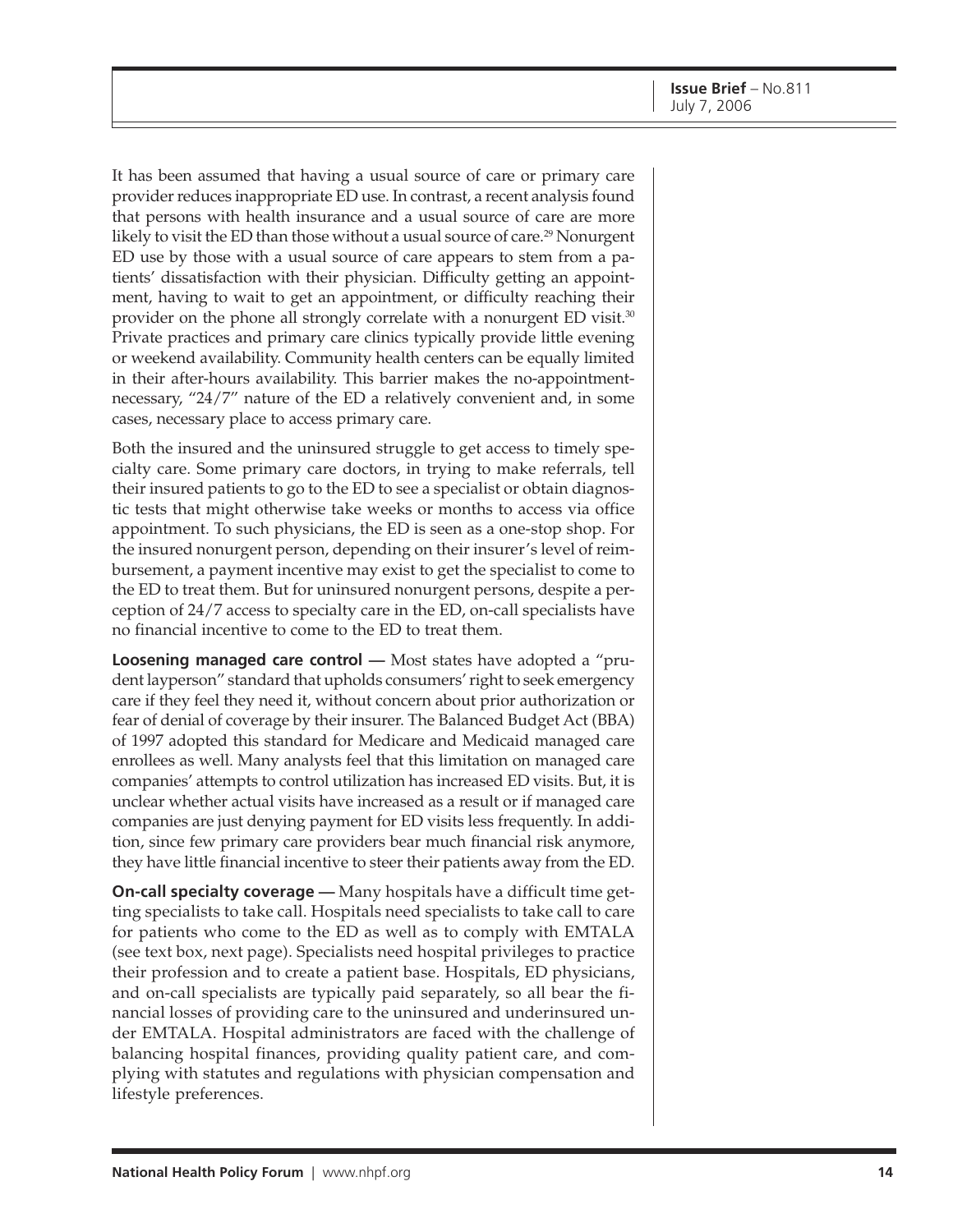**Issue Brief** – No.811 July 7, 2006

The most significant change in emergency treatment policy took place in 1986 when Congress passed the Emergency Medical Treatment and Active Labor Act

(EMTALA).\* The law was enacted in response to highly publicized cases of hospitals turning away or inappropriately transferring patients who could not pay for their care, a practice known as patient dumping. Although there is debate and litigation interpreting the statutory and regulatory language, broadly EMTALA creates an individual right to emergency services in Medicare-participating hospitals. The Act applies to anyone presenting to the ED of a Medicare-participating hospital, not just Medicare beneficiaries. This individual, legal right to health care is unique in the United States.

EMTALA places two requirements on hospitals. First, a hospital must provide an appropriate medical screening exam to anyone who comes to the hospital emergency department and requests examination or treatment for a medical condition (or for who care is requested). Second, if the hospital determines that the person has an emergency medical condition, it must provide appropriate stabilization treatment or transfer (and hospitalization, if deemed necessary). To meet their screening and stabilization obligation, the statute requires hospitals to maintain a list of specialists who are "on-call" should their emergency physicians need them. Noncompliance with EMTALA can result in civil monetary penalties of up to \$50,000 per violation and/or the hospital losing its Medicare participation status. While hospitals and physicians bill for the care they provide under EMTALA, there is no federally authorized or appropriated funding that reimburses them for that care when the patient does not have insurance or cannot otherwise pay. As a result, many physicians and hospital administrators refer to EMTALA as an "unfunded mandate."

CMS's most recent regulations interpreting EMTALA became effective November 10, 2003. The revision was spurred by two events: (i) it grew out of a broad regulatory reform effort undertaken by the Department of Health and Human Services, and (ii) the 2001 Medicare outpatient prospective payment system rule had expanded where

**The Emergency Medical Treatment and Active Labor Act**

EMTALA applied, including sites like mammography suites, and the emergency care community was pushing back on these expansions. Medical liability costs were in-

creasingly becoming a concern to physicians, who were reacting by not wanting to take call. The new rule clarified that an emergency department to which EMTALA applies includes all parts of a hospital that are held out to the public as places where emergency services are available, including urgent care centers, psychiatric units, and labor and delivery departments, but not all of the sites outlined in the 2001 outpatient rule. On the matter of oncall coverage, the new rule is perceived to be a relaxation. It clarifies that "[e]ach hospital must maintain an on-call list of physicians on its medical staff in a manner that best meets the needs of the hospital's patients who are receiving services required [under EMTALA] in accordance with the resources available to the hospital, including the availability of on-call physicians."<sup>+</sup> CMS emphasized its intent to give hospitals flexibility in maintaining call coverage. For example, a hospital may choose to permit on-call physicians to schedule surgery during the time they are taking call or to permit them to have simultaneous on-call duties at another hospital. Not all specialties available at the hospital must be available through on-call coverage. In these cases, the hospital must have written policies and procedures to respond to coverage conflicts that might arise from these flexibilities.

The Medicare Prescription Drug, Improvement, and Modernization Act of 2003 (MMA) authorized a technical advisory group (TAG) to advise the Secretary of HHS on EMTALA implementation and regulation. The TAG first met in March 2005 and will expire in September 2007. The TAG is studying issues that challenge hospitals' compliance with EMTALA such as liability, capacity, and reimbursement and will make recommendations for changes to the regulations in a number of areas like physician response time to call.

- \* *Social Security Act, section 1867; and Code of Federal Regulations (CFR), 42 section 1395dd.*
- † *CFR, 42 part 489.24; and Brian Kamoie, "EMTALA: Dedicating an Emergency Department Near You,"* Journal of Health Law*, 37, no. 1 (Winter 2004): 41–60.*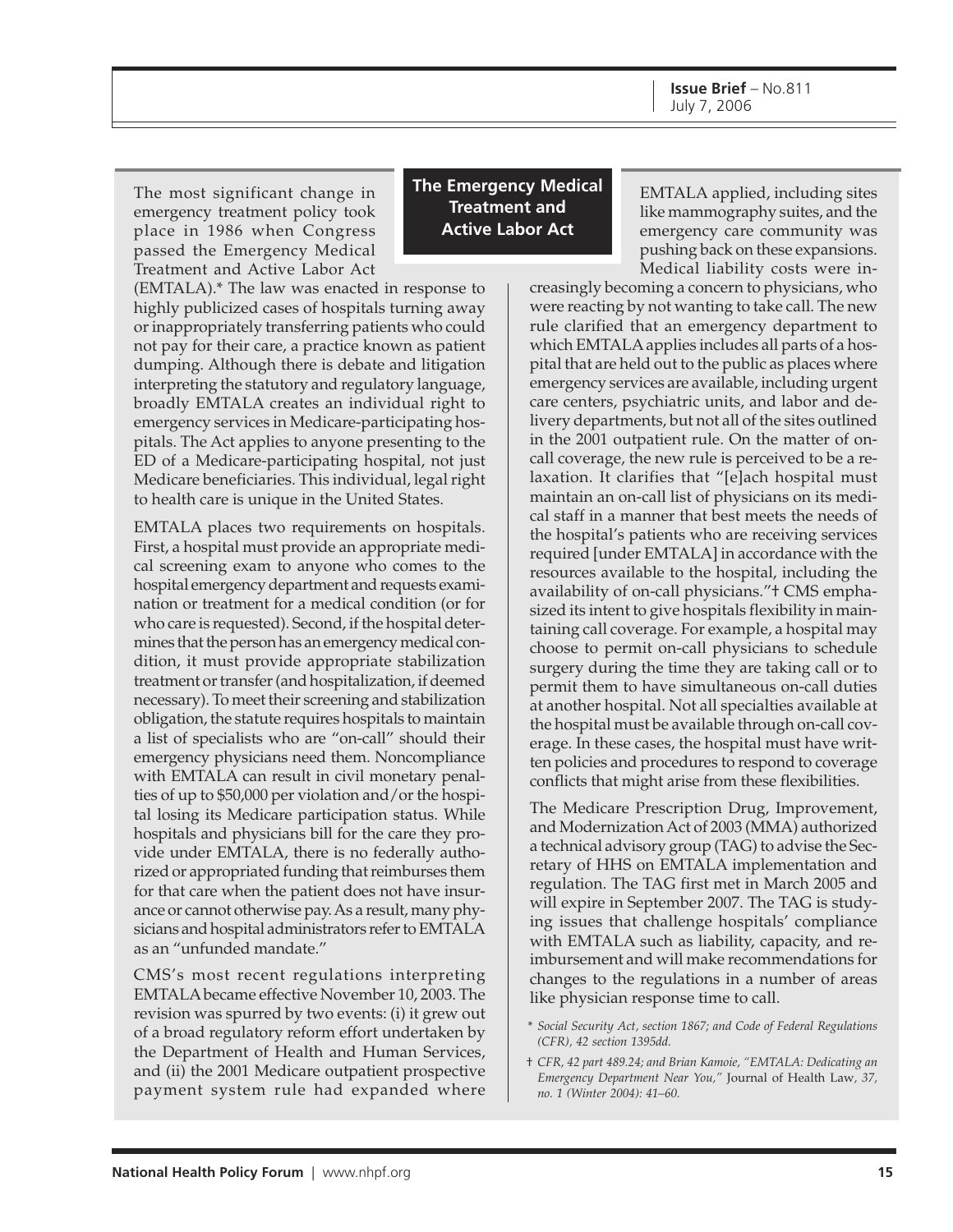A key concern is that more on-call flexibility for hospitals and physicians may exacerbate crowding in hospital EDs, assuming patients will wait for longer periods for specialists to arrive, tying up ED resources in the process and potentially resulting in poor patient outcomes. The American College of Emergency Physicians (ACEP) surveyed ED directors in 2004 and 2005 to determine the effect of the EMTALA changes on on-call coverage. In 2004, 67 percent of ED directors responding to the survey stated that maintaining adequate call coverage was a problem; that number increased to 73 percent in 2005. Some hospitals include provisions in their staff bylaws and hospital policies that require specialists to take call in exchange for hospital privileges. However, such requirements can be met with resignation threats or demands for compensation. Other hospitals opt for voluntary on-call coverage and offer monetary stipends or assistance with billing and coding as an indirect incentive. According to the ACEP survey, the proportion of EDs paying stipends to specialists to take call increased from 8 percent in 2004 to 36 percent in 2005.

There is some evidence that higher malpractice insurance costs and physician perceptions of the litigious nature of some patients have negatively affected on-call coverage capacity across the country. In August 2003, the GAO studied the impact of rising malpractice premiums on access in five states. Overall they did not find a systemic association between rising malpractice premiums and limited access, but they did find "examples in each of the five states where access to services affecting emergency surgery and

### **Mental Health Patients and ED Crowding**

While the CDC data show that mental disorders account for less than 5 percent of ED primary diagnoses, a number of surveys point to a significant rise in the number of seriously mentally ill patients showing up in EDs.\* Between 2000 and 2003 the number of ED visits with a primary diagnosis of mental disorder increased about 18 percent compared to a 5 percent increase in total ED visits over those years.† A 2004 survey of emergency physicians conducted by national mental health organizations and the American College of Emergency Physicians found that 61 percent of emergency physicians surveyed felt they were experiencing an escalation in psychiatric patients in their EDs. Additionally, because of difficulty finding a suitable inpatient bed, psychiatric patients were boarding more than twice as long as nonpsychiatric patients. Of those seeing increases in psychiatric patients, the majority blamed state budget cuts for mental health services and a decrease in inpatient psychiatric capacity. The Center for Studying Health Systems Change found similar results from their survey of ED directors in the 12 communities they track. They cited cuts in state and local mental health departments and Medicaid mental health services, decreased inpatient psychiatric capacity, and low reimbursement rates for mental health services as causes.

- \* *Gregory Luke Larkin* et al.*, "Trends in U.S. Emergency Department Visits for Mental Health Conditions, 1992 to 2001,"* Psychiatric Services*, 56, no. 6 (June 2005).*
- † *Peter Cunningham, Kelly McKenzie, and Erin Fries Taylor, "The Struggle To Provide Community-Based Care To Low-Income People With Serious Mental Illnesses,"* Health Affairs*, 25, no. 3 (May/June 2006): 694–705.*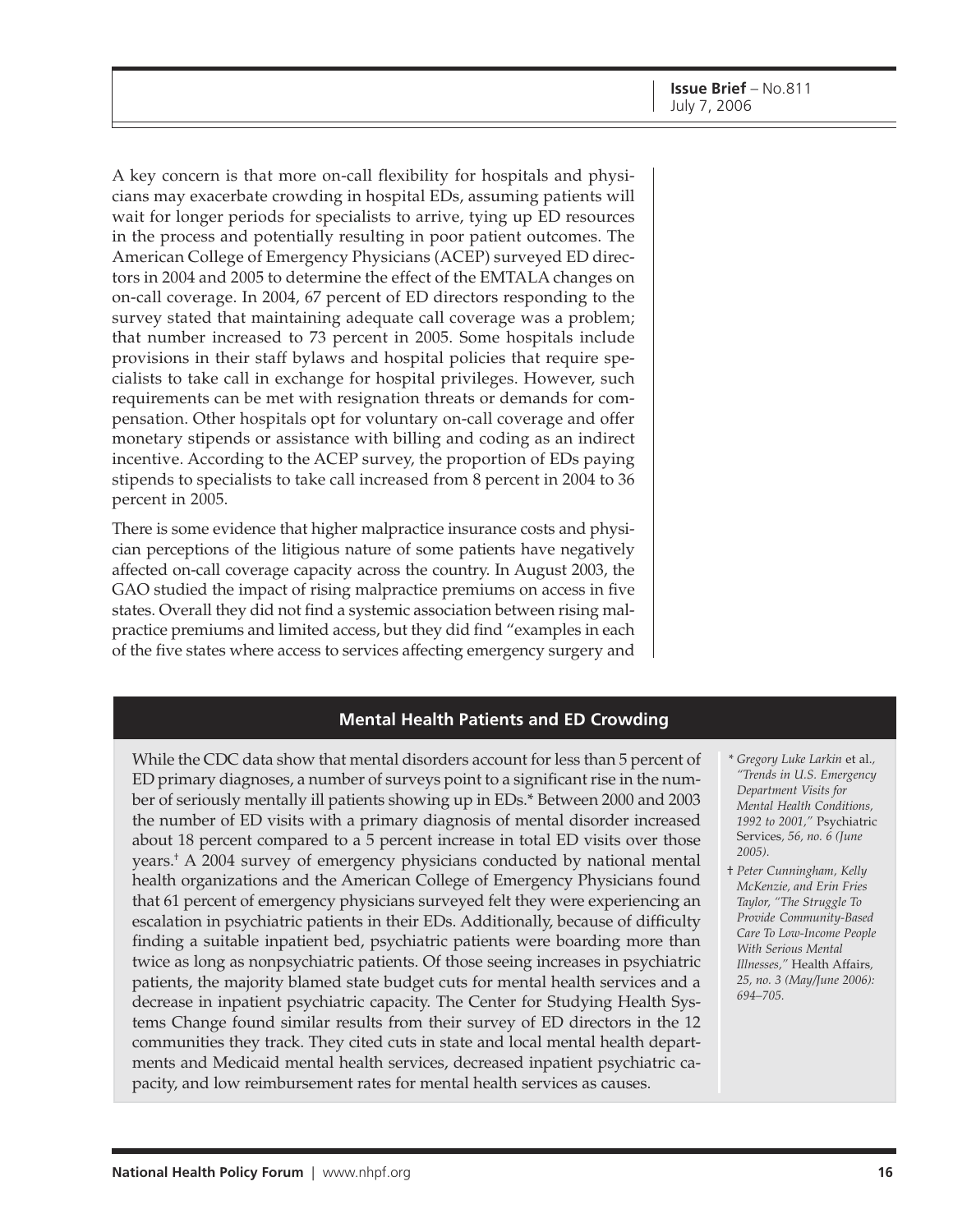newborn deliveries has been reduced." 31 Additionally, on-call physicians report that they perceive unassigned patients—those who enter the ED without a designated physician or medical group—as more litigious than those they see in their private practices.

# **Consequences of Crowding**

The consequences of crowded EDs on quality of care have not been studied comprehensively and therefore little scientific evidence is available to confirm the widely held assumption that crowding adversely affects the quality of patient care. The literature on crowding highlights potential negative consequences such as delayed treatment for those who leave the ED before being seen and those who stay and experience longer waits, prolonged pain and suffering, increased time in transport because of ambulance diversion, fire and safety hazards because of patients boarding in hallways, and increased stress and frustration among staff. For example, one recent study of heart attack patients found that ED crowding delayed the administration of life-saving medications, resulting in quantifiable increases in mortality.<sup>32</sup> A study of the impact of ED diversion on trauma death rates in Houston found that "there was a higher death rate for the most severe cases admitted through interhospital transfer on significant diversion days that approached statistical significance."33

Further study is needed to measure the effect of crowding on individual health but also on public health in light of discussions about the adequacy of emergency capacity to respond to natural disasters, epidemics, and terrorist events. Two federal programs—the Metropolitan Medical Response System and the National Bioterrorism Hospital Preparedness Program are designed to help metropolitan areas and hospitals develop their response capabilities in case of a disaster. Despite these programs, many hospitals are not prepared for the daily influx of emergency patients, much less those that will arrive because of a bioterrorist attack. In August 2001, the GAO surveyed over 2,000 urban hospitals and found that while four out of five had written emergency response plans, few hospitals had the medical equipment needed to handle a surge of patients, and less than half of the hospitals surveyed had conducted drills or exercises simulating an incident.34 Similarly, the IOM concluded in their report that little money has actually flowed to hospitals to help them plan and coordinate regionally, attain necessary protective equipment, conduct trainings and drills, or develop communication and surveillance systems. They recommended increased federal funding for hospital emergency preparedness.

# **WHAT CAN BE DONE?**

Addressing ED crowding at the national policy level is challenging because crowding varies by geographic area and individual hospital. Few national policy interventions are being considered that specifically focus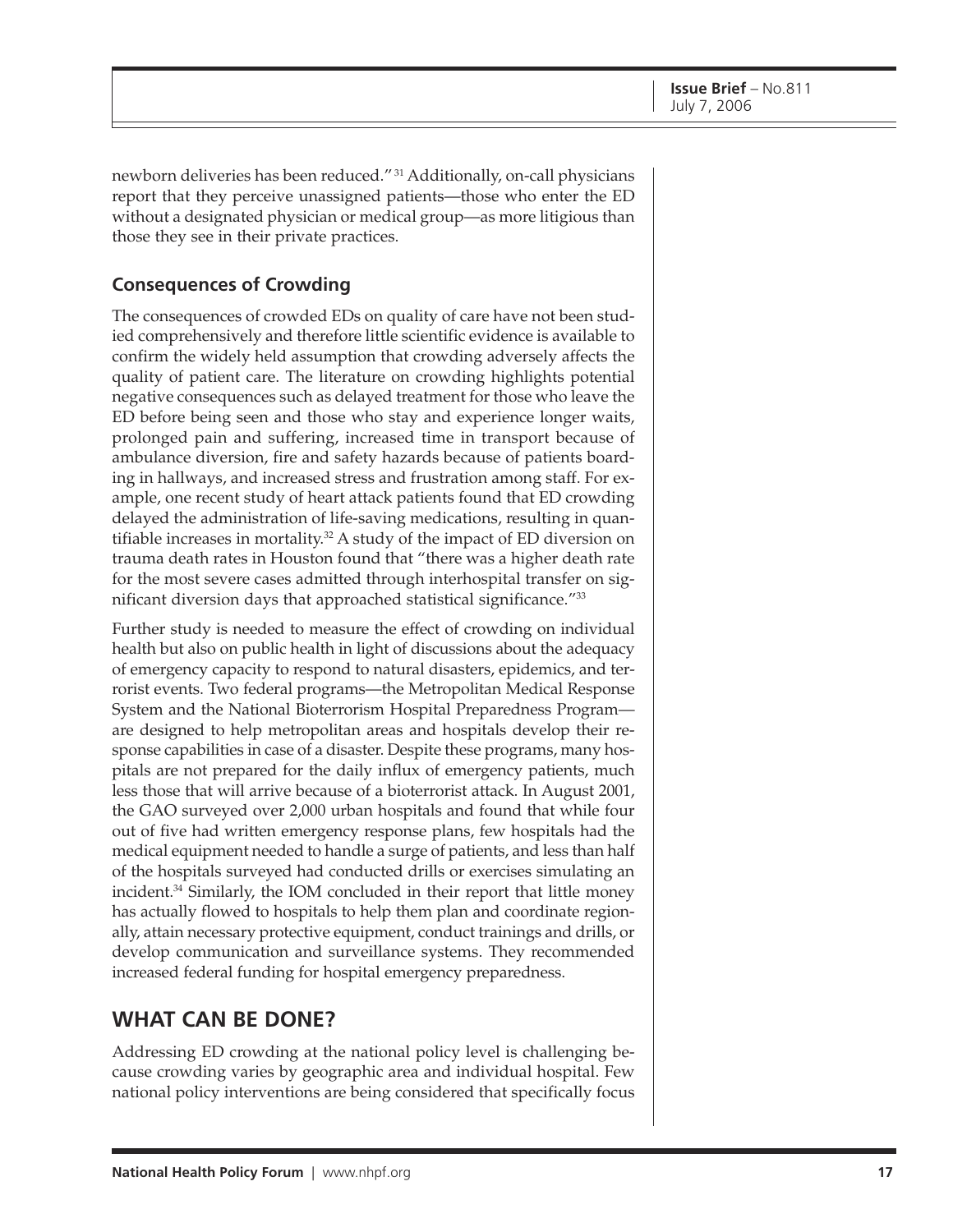on addressing ED crowding, and there appears to be little appetite for a policy debate about the need to increase inpatient capacity. Instead, the focus remains on achieving further hospital efficiency. The outcomes of broader health policy debates around adoption of health information technology, Medicaid coverage and benefits, funding for the health care safety net, pay-for-performance incentives, quality reporting, medical malpractice reform, and nursing workforce development all hold potential for improving or exacerbating the crowded situation in some of the nation's EDs. What follows are a number of ideas that have been discussed in the literature regarding ED crowding.

## **Reducing Demand for ED Services**

- Improve chronic disease management to reduce ED demand, particularly for the elderly.
- Expand access to primary care through community health centers to help reduce crowding in certain communities. The upcoming reauthorization for community health centers $35$  provides an opportunity to consider the effect that broadening eligibility for section 330 grant funding could have on improving access to primary care and, thereby, potentially alleviating some ED crowding. In addition, the section 330 grant application and award process could be used to direct federal funds to communities that can demonstrate crowding in their EDs. It is important to note that ED crowding has worsened in the past five years, even as community health centers have been expanding. Further analysis is needed to understand why this is the case.
- Redesign the ED so that it can better approximate a primary care setting by providing continuity of care, health education, and preventive guidance.
- Use the "stick" as opposed to the "carrot" approach to reduce nonurgent ED use: Some hospitals employ a policy whereby nonurgent patients are sent to the financial desk after an initial screening and must either pay upfront to be treated in the ED or pay a smaller fee for the screening and leave with a list of local clinics. (Some question whether this policy complies with EMTALA).<sup>36</sup> Similarly, the Deficit Reduction Act of 2005 (DRA) permits states to submit a state plan amendment to their Medicaid programs allowing hospitals to impose cost-sharing for nonemergency services provided to Medicaid beneficiaries in emergency rooms. Certain patient protections are in place, including a requirement that the beneficiary be given information about an alternate nonemergency provider who can provide the services at limited or no cost. Such approaches have been criticized out of concern that people with potentially emergent conditions will not appropriately seek care in the ED. Because the prudent layperson standard still applies to those in managed care, the ultimate impact of these policies is unclear.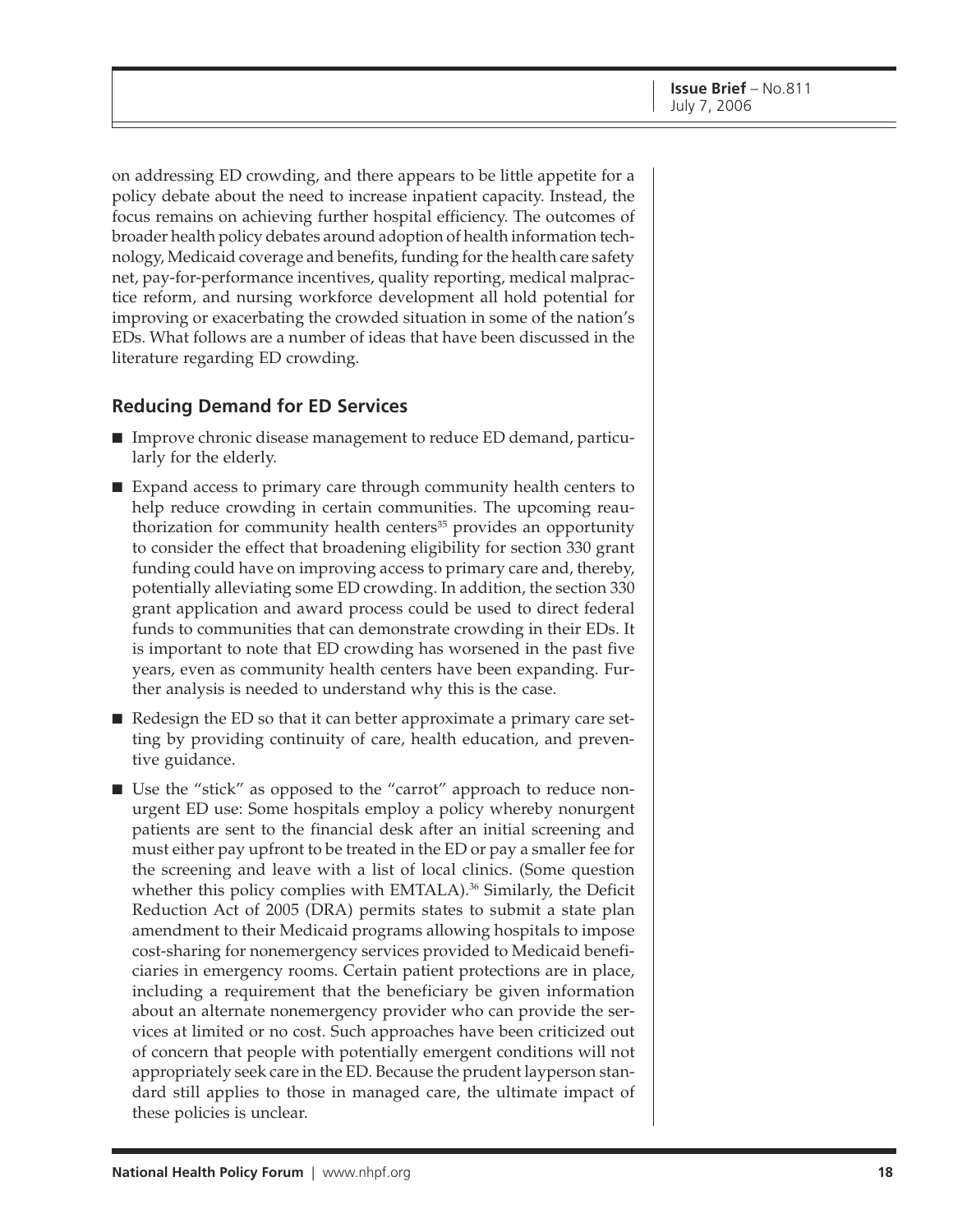- Target efforts toward injury prevention and data collection on such injuries. One-quarter of all ED visits have a primary diagnosis of injury or poisoning, but up to 35 percent of all visits are injury related when secondary and tertiary diagnoses are considered. "E codes" external cause of injury codes—were developed by the World Health Organization as a supplement to the International Classification of Diseases (ICD). The four-digit codes are standardized internationally and provide key information about injury events. E codes are required on death records for injury-related deaths but not for hospital discharge data or ED records. Broader adoption and further analysis would provide information about the circumstances of injuries to aid in prevention efforts.
- Establish standard definitions of and accounting for charity care and community benefit to create more transparency in community benefits. Many policymakers have questioned whether nonprofit hospitals provide enough community benefit, charitable care, and discounts to the uninsured to merit their tax-exempt status, but because there is no standard, it is difficult to compare among hospitals. Having such information publicly available might encourage some hospitals to expand their outpatient offerings, which could alleviate ED crowding in a given community.

## **Expanding the Supply of ED Services**

- Require that hospitals with specialized capabilities but without dedicated emergency departments, including specialty hospitals, accept appropriate transfers of patients from hospitals that are not capable of stabilizing them. The EMTALA technical advisory group recommended and CMS incorporated a provision with this requirement in the fiscal year 2007 Hospital Inpatient Prospective Payment System Proposed Rule. It has been CMS's longstanding policy that any Medicare-participating hospital with specialized capabilities, whether or not it has a dedicated emergency department, must accept an EMTALA-appropriate transfer if it has the capacity to do so. However, some confusion apparently remains as to whether this policy applies to certain hospitals, including specialty hospitals that typically do not have emergency departments. The proposed rule is still undergoing public comment, so the final outcome of the provision is unknown. There is much interest in how this provision will apply to psychiatric hospitals. Many EDs struggle to stabilize psychiatric patients and look to the ability to transfer them to psychiatric hospitals as a way to best serve the patient, comply with EMTALA, and alleviate crowding in their EDs.
- Compensate hospitals and physicians for EMTALA-related care. The IOM committee recommended that Congress appropriate an initial \$50 million to reimburse hospitals (not emergency physicians or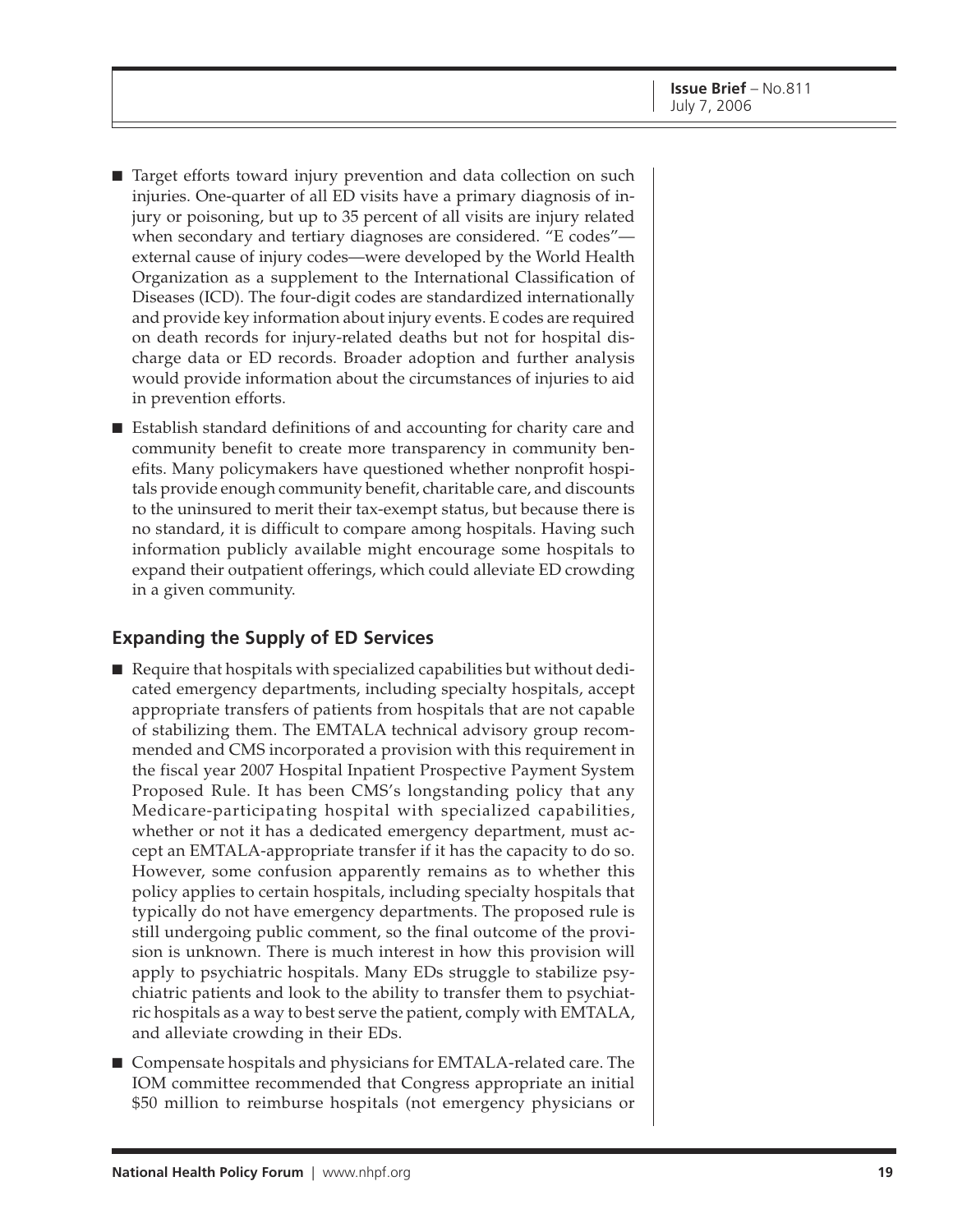specialists) for uncompensated emergency care. Already Congress, in Section 1011 of the Medicare Modernization Act of 2003, has authorized \$250 million per year for fiscal years 2005 through 2008 to compensate hospitals, physicians, and ambulance services providers for uncompensated emergency care services provided to undocumented aliens because of EMTALA. Despite the availability of funds, the majority of the allocations have not been collected by eligible providers. While lack of knowledge about the availability of the funds is one reason for the low take-up, others argue that CMS's requirement that providers document the number of eligible patients by inquiring about their citizenship has had the most chilling effect on participation.

- Improve on-call specialist availability and response by having hospitals pay specialists to take call and tying payment to specific response times.
- Reduce physicians' liability concerns and create financial incentives linked to performance measures. The "Access to Emergency Medical Services Act," H.R. 3875, was introduced by Representatives Bart Gordon (D-TN) and Pete Sessions (R-TX) on September 27, 2005, and was referred to the Committee on Ways and Means and the Committee on Energy and Commerce, both in the House of Representatives. The bill seeks to (i) provide limited liability protection for physicians employed by or under contract to hospitals for the EMTALA-related care they provide to the uninsured, (ii) increase physician payments by 10 percent for services provided to Medicare beneficiaries in EDs; and (iii) decrease boarding by increasing Medicare payments to hospitals by 10 percent if they meet standards for prompt admission of ED patients requiring inpatient care.

## **Improving ED and Hospital Efficiencies**

- Improve overall hospital efficiency and patient flow. This is a key approach to alleviating ED crowding that has garnered considerable support from a number of organizations including the Institute for Healthcare Improvement, the Joint Commission on Accreditation of Healthcare Organizations (JCAHO), and the Robert Wood Johnson Foundation. Successful strategies have included:
	- Implementing fast track/urgent care centers for low acuity patients
	- Dedicating lab and x-ray staff and equipment to the ED
	- Implementing discharge holding units for discharged patients waiting for transportation, medication, or education so inpatient beds can be turned more quickly
	- Smoothing operating room schedule variability by scheduling surgeries more evenly throughout the week to allow for operating room space and inpatient beds for ED patients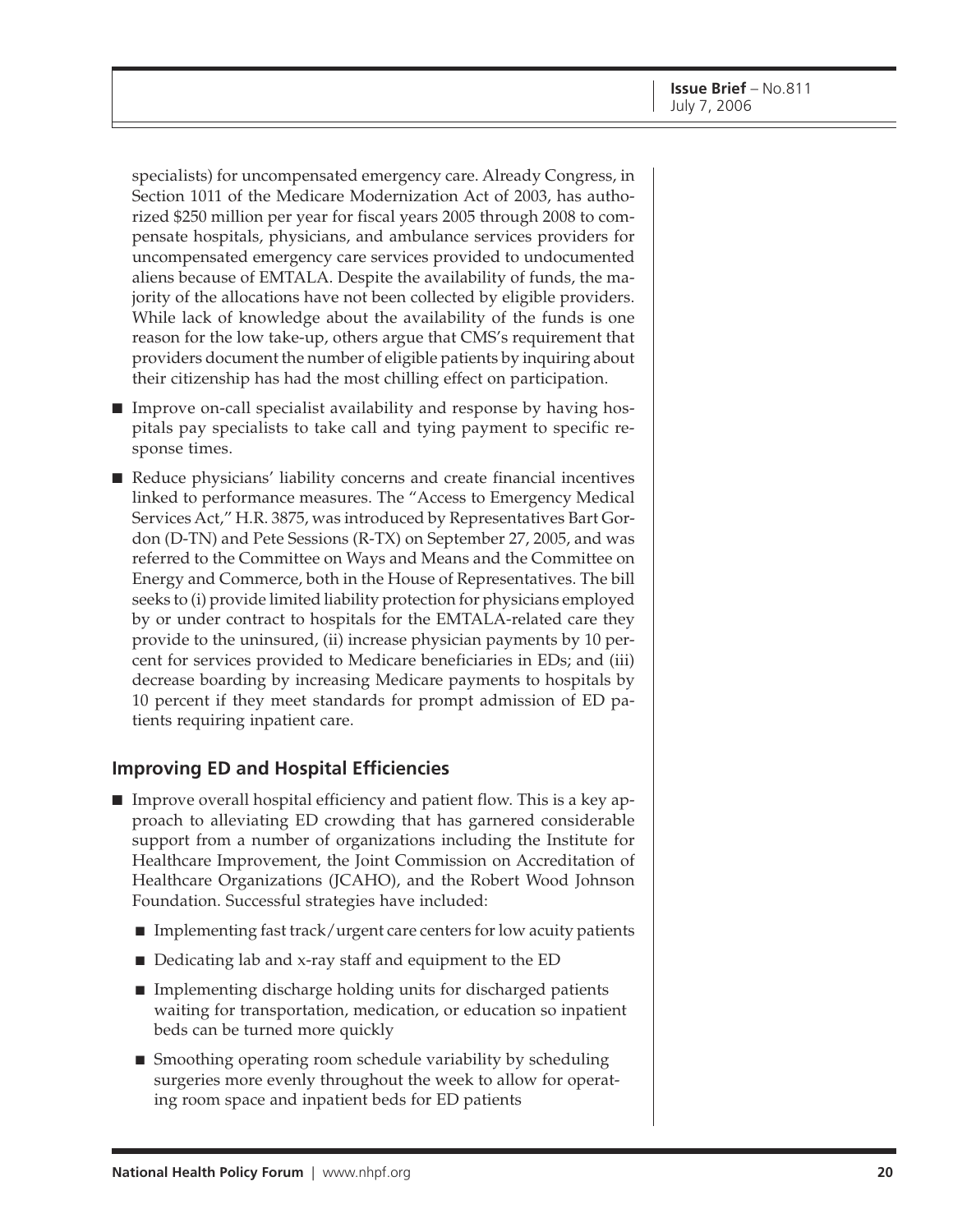- Moving boarding patients from the ED to board on the inpatient floor, thereby redefining them as a "hospital patient" not an "ED patient" and encouraging the inpatient staff to complete the transfer
- Utilizing observation or clinical decision units to monitor patients and reduce the number of patients awaiting inpatient beds
- Create and enforce strong standards that focus specifically on reducing and ultimately eliminating crowding, boarding, and diversion. Effective January 5, 2005, JCAHO implemented a new leadership standard, "Managing Patient Flow," that applies to all hospital accreditation reviews. The IOM recommended that JCAHO strengthen that standard with a more explicit focus on eliminating crowding, boarding, and diversion. The IOM further recommended that CMS (i) convene a work group to develop boarding and diversion standards against which to measure hospitals and (ii) direct payment policies to reward those hospitals that appropriately manage patient flow and penalize those that do not.

### **Improving the Continuum of Emergency Care**

■ Create regionalized, coordinated, and accountable emergency care systems across the country that are highly integrated across 9-1-1, dispatch, police, fire departments, EMS, public health, EDs, and trauma centers. To that end, the IOM recommended that Congress authorize a demonstration program to promote regionalized emergency care systems and create a lead agency in the Department of Health and Human Services that will be responsible for the full continuum of EMS, emergency and trauma care, medical dispatch, and disaster preparedness.

# **CONCLUSION**

Preserving the adequacy and quality of emergency care is a communitywide concern. Many emergency departments across the country are overcrowded and have little surge capacity to handle a bioterrorist attack or influenza pandemic. Thoughtfully untangling and addressing the confluence of factors that creates crowded EDs is critical to preserving EDs and the safety net they provide for everyone.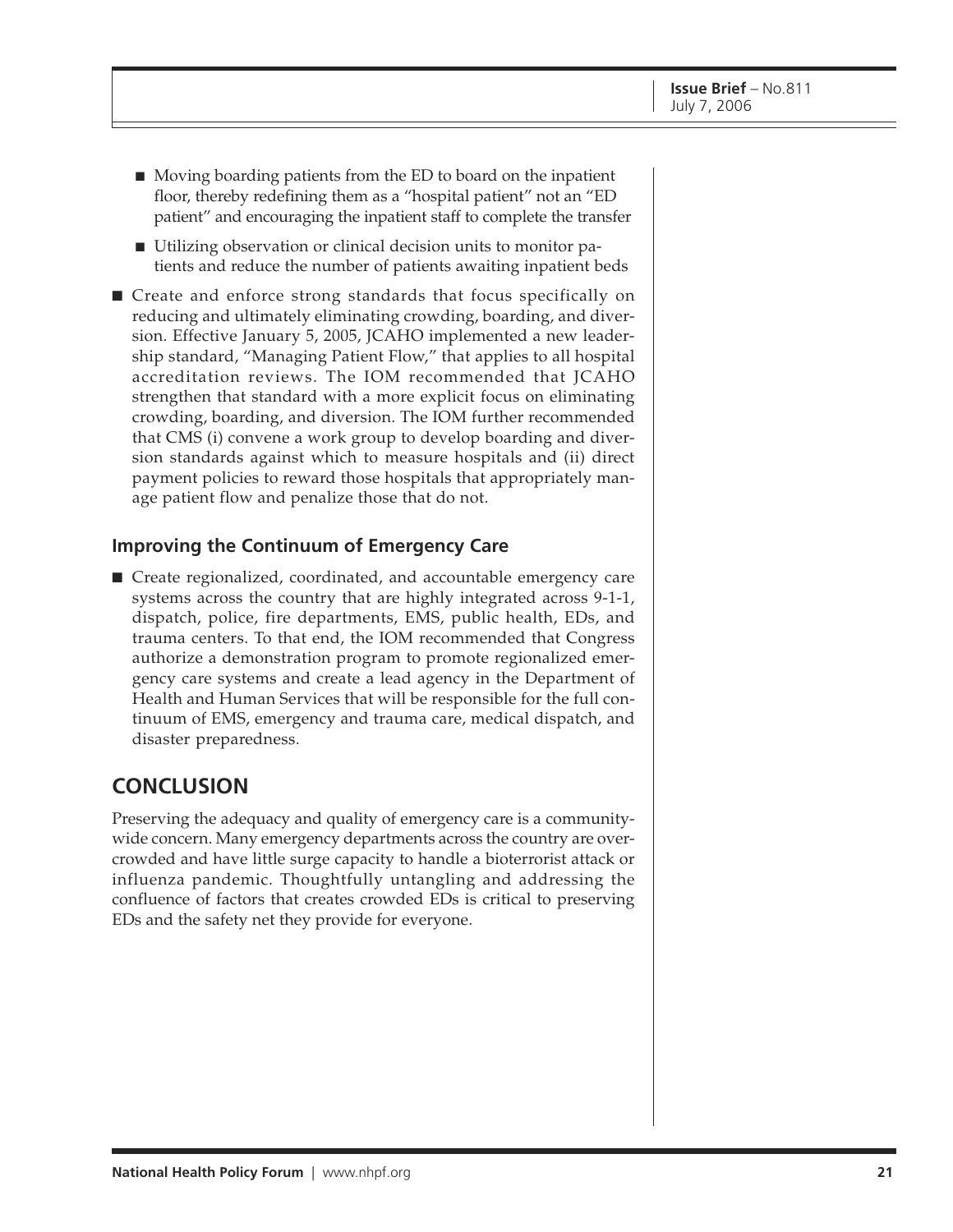# **ENDNOTES**

1. Institute of Medicine (IOM), *Hospital-Based Emergency Care: At the Breaking Point*, Future of Emergency Care Series, uncorrected proofs, June 14, 2006.

2. Pamela Owens and Anne Elixhauser, "Hospital Admissions That Began in the Emergency Department, 2003," Agency for Healthcare Research and Quality, Healthcare Cost [and Utilization Project, Statistical Brief #1, February 2006; available at www.hcup](http://www.hcup-us.ahrq.gov/reports/statbriefs/sb1.jsp)us.[ahrq.gov/reports/statbriefs/sb1.jsp.](http://www.hcup-us.ahrq.gov/reports/statbriefs/sb1.jsp)

3. Community hospitals are nonfederal, short-term general hospitals as well as some special hospitals like rehabilitation or orthopedic. They do not include federal, psychiatric, or long-term care hospitals. For more information, see American Hospital Association (AHA), "Fast Facts on U.S. Hospitals from *AHA Hospital Statistics*, 2006 edition"; available at [www.aha.org/aha/resource\\_center/fastfacts/fast\\_facts\\_US\\_hospitals.html.](http://www.aha.org/aha/resource_center/fastfacts/fast_facts_US_hospitals.html)

4. Internal Revenue Service (IRS), Revenue Ruling 69-545, 1969-2 C.B. 117, available at [www.irs.gov/pub/irs-tege/rr69-545.pdf;](http://www.irs.gov/pub/irs-tege/rr69-545.pdf) and IRS, Revenue Ruling 83-157, 1983-2 C.B. 94, available at [www.irs.gov/pub/irs-tege/rr83-157.pdf.](http://www.irs.gov/pub/irs-tege/rr83-157.pdf) A revenue ruling is a formal interpretation of tax law by the IRS. According to Revenue Ruling 83-157, there are circumstances under which specialized hospitals can be exempted from having an emergency department and still receive tax exemption.

5. "Emergency Departments—An Essential Access Point to Care," *AHA Trendwatch*, 3, no. 1, March 2001.

6. John C. Moorhead *et al*., "A Study of the Workforce in Emergency Medicine: 1999," *Annals of Emergency Medicine*, 40, no. 1 (July 2002): 3–15; and Linda F. McCaig and Eric W. Nawar, "National Hospital Ambulatory Medical Care Survey: 2004 Emergency Department Summary," Centers for Disease Control and Prevention, National Center for Health Statistics, Advance Data From Vital Health Statistics, no. 372, June 23, 2006.

7. Figure calculated from CDC (McCaig and Nawar, "National Hospital Ambulatory Medical Care Survey") and AHA ("Fast Facts on U.S. Hospitals") data. CDC data shows that 11.5 percent of ED visits were in for-profit hospitals in 2003 (Table 23). AHA 2004 data show 835 for-profit community hospitals and 4,595 total community hospitals with EDs. An estimated 528 for-profit hospitals have EDs (4,595 times 0.115) which represents 63 percent of all for profit community hospitals (528 divided by 835).

8. McCaig and Nawar, "National Hospital Ambulatory Medical Care Survey" and AHA, *TrendWatch Chartbook 2006*, Appendices, tables 2.1 and 3.3, April 2006; available at [www.ahapolicyforum.org/ahapolicyforum/trendwatch/chartbook2006.html.](http://www.ahapolicyforum.org/ahapolicyforum/trendwatch/chartbook2006.html)

9. E-mail communication with Lewin Group staff.

10. McCaig and Nawar, "National Hospital Ambulatory Medical Care Survey."

11. Peter Cunningham and Jessica May, "Insured Americans Drive Surge in Emergency Department Visits," Center for Studying Health System Change, Issue Brief No. 70, October 2003, available at [www.hschange.org/CONTENT/613/613.pdf;](http://www.hschange.org/CONTENT/613/613.pdf) and Ellen J. Weber *et al*., "Does Lack of a Usual Source of Care or Health Insurance Increase the Likelihood of an Emergency Department Visit? Results of a National Population-Based Study," *Annals of Emergency Medicine*, 45, no. 1 (January 2005): 4–12.

12. Cunningham and May, "Insured Americans Drive Surge in Emergency Department Visits."

13. McCaig and Nawar, "National Hospital Ambulatory Medical Care Survey."

14. McCaig and Nawar, "National Hospital Ambulatory Medical Care Survey."

15. The ten communities are part of a Robert Wood Johnson Foundation–funded effort to alleviate ED crowding called *Urgent Matters* and include Atlanta; Boston; Detroit; Fairfax County, VA; Lincoln; Memphis; Phoenix; Queens; San Antonio; and San Diego. The George Washington University's School of Public Health and Health Services, Department of Health

**Endnotes** / continued ➤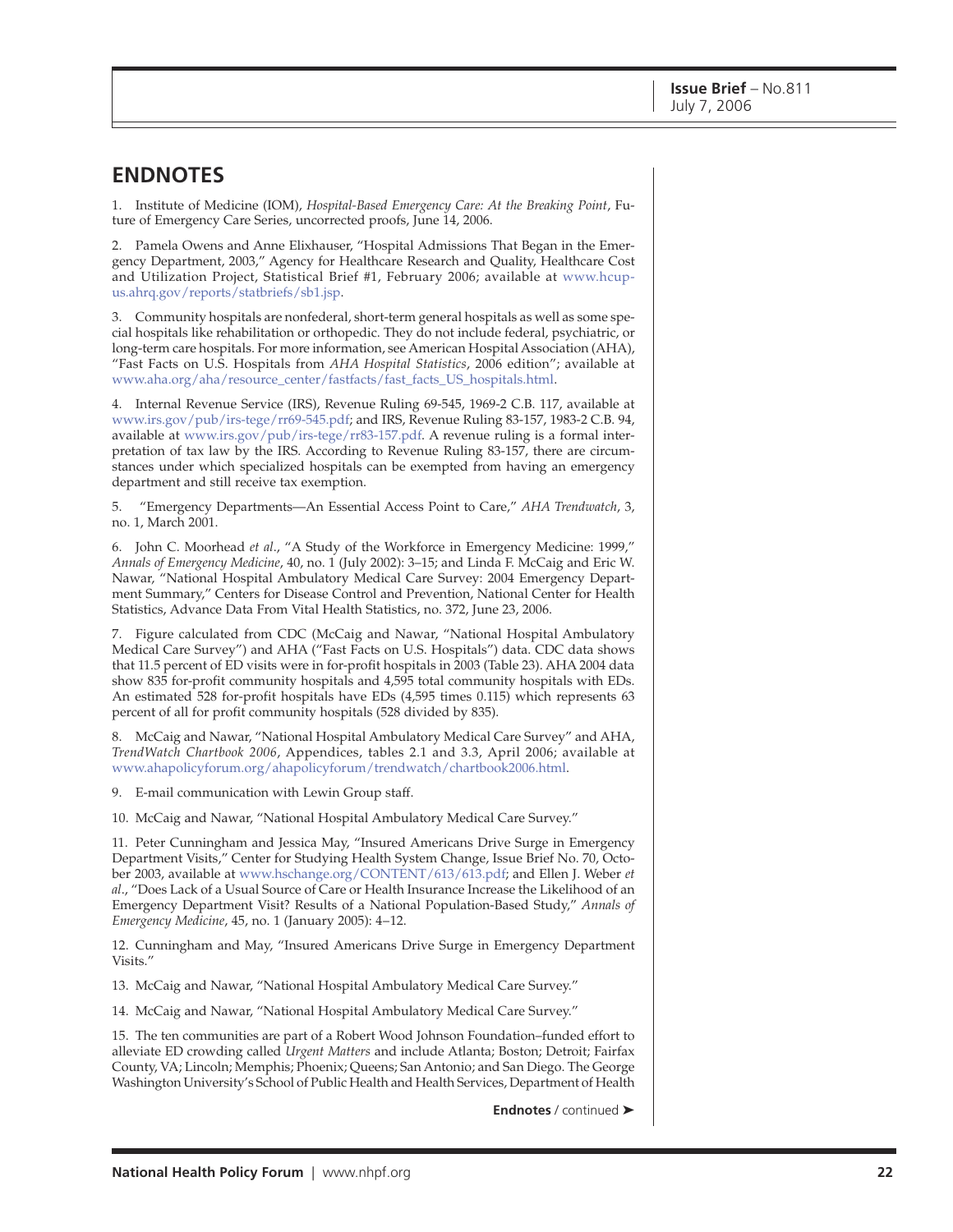#### **Endnotes** / continued

Policy administers the program. For more information, see Marsha Regenstein *et al.*, "Walking a Tightrope: The State of the Safety Net in Ten U.S. Communities," *Urgent Matters*, The George Washington University Medical Center, School of Public Health and Health Services, Department of Health Policy, May 2004; available at [www.urgentmatters.org/](http://www.urgentmatters.org/aboutProject/reports/UrgentMatters_Walking_A_Tightrope.zip) aboutProject/reports/UrgentMatters\_Walking\_A\_Tightrope.zip.

16. McCaig and Nawar, "National Hospital Ambulatory Medical Care Survey."

17. The Lewin Group analyzed AHA survey data from 1,501 hospitals (approximately 36 percent of all hospitals with EDs). "Emergency Department Overload—A Growing Crisis: The Results of the AHA Survey of Emergency Department (ED) and Hospital Capacity," The Lewin Group, April 2002.

18. In an effort to understand the scope of ED crowding across the country, the GAO surveyed all community hospitals in metropolitan statistical areas that reported having emergency departments—about 2,000—and had a 74 percent response rate. Their research indicated that crowding was not a significant problem for EDs in nonmetropolitan statistical areas. They also conducted site visits in Atlanta, Boston, Cleveland, Los Angeles, Miami, and Phoenix.

19. Government Accountability Office (GAO), "Hospital Emergency Departments: Crowded Conditions Vary among Hospitals and Communities," GAO-03-460, March 2003; available at [www.gao.gov/new.items/d03460.pdf.](http://www.gao.gov/new.items/d03460.pdf)

20. McCaig and Nawar, "National Hospital Ambulatory Medical Care Survey."

21. AHA, *TrendWatch Chartbook 2006*, table 2.2.

22. *Health, United States, 2005*, National Center for Health Statistics, Centers for Disease Control and Prevention, table 115; available at [www.cdc.gov/nchs/data/hus/](http://www.cdc.gov/nchs/data/hus/hus05.pdf#115) hus05.pdf#115.

23. Gloria J. Bazzoli *et al*., "Does U.S. Hospital Capacity Need to Be Expanded?" *Health Affairs* 22, no. 6 (November/December 2003): 40–54.

24. Eugene Litvak *et al.*, "Emergency Department Diversion: Causes and Solutions," *Academic Emergency Medicine*, 8, no. 11 (November 2001): 1108–1110.

25. "Taking the Pulse: The State of America's Hospitals," American Hospital Association, available at [www.hospitalconnect.com/ahapolicyforum/resources/content/](http://www.hospitalconnect.com/ahapolicyforum/resources/content/TakingthePulse.pdf) TakingthePulse.pdf.

26. G. P. Young *et al*., "Ambulatory visits to hospital emergency departments. Patterns and reasons for use. 24 Hours in the ED Study Group," *Journal of the American Medical Association*, 276, no. 6 (August 14, 1996): 460–465.

27. Lola Jean Kozak, Margaret J. Hall, and Maria F. Owings, "Trends in Avoidable Hospitalizations 1980-1998: A National Indicator of Gaps and Improvements in Access to Care," *Health Affairs* 20, no. 2 (March/April 2001): 225–232; available at [http://content.healthaffairs.org/](http://content.healthaffairs.org) cgi/reprint/20/2/225.pdf.

28. Peter J. Cunningham and Jessica H. May, "A Growing Hole in the Safety Net: Physician Charity Care Declines Again," Center for Studying Health System Change, Tracking Report No. 13, March 2006, available at [http://hschange.org/CONTENT/826/?topic=topic02.](http://hschange.org/CONTENT/826/?topic=topic02)

29. Weber *et al*., "Does Lack of a Usual Source of Care or Health Insurance Increase the Likelihood of an Emergency Department Visit?"

30. Joshua H. Sarver *et al*., "Usual Source of Care and Nonurgent Emergency Department Use," *Academic Emergency Medicine*, 9, no. 9 (September 2002): 916–923.

31. GAO, "Medical Malpractice: Implications of Rising Premiums on Access to Health Care," GAO-03-836, August 2003, 13; available at [www.gao.gov/new.items/d03836.pdf.](http://www.gao.gov/new.items/d03836.pdf)

**Endnotes** / continued ➤